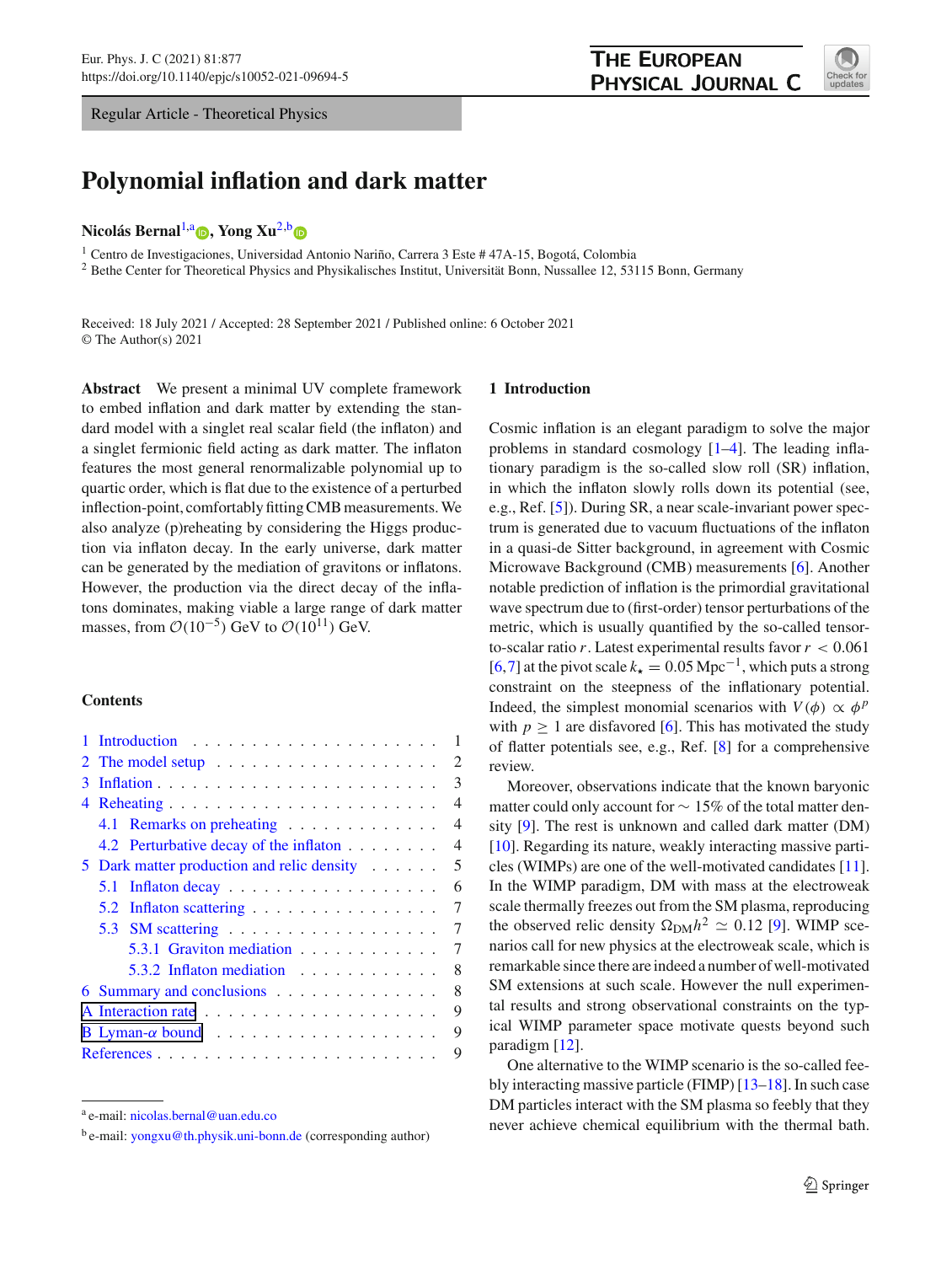A notable difference between FIMP and WIMP is that DM abundance via the former mechanism depends on initial conditions, namely, the initial density (typically assumed to be small) of DM particles, which can be produced during the cosmic heating era. Besides, another possibility for the DM genesis is the direct decay of a heavy particle, for example the inflaton, a moduli field or the curvaton (see, e.g. Ref. [\[19](#page-9-7)]). Additionally, DM particles could have also been produced via scattering of SM particles or inflatons mediated by the irreducible gravitational interaction [\[20](#page-9-8)[–24\]](#page-9-9).

In this work, we aim at solving inflation and DM in a unified way. The literature counts several proposals with extra singlet scalars acting simultaneously as the inflaton and DM (see, e.g., Refs. [\[25](#page-9-10),[26\]](#page-9-11)), where nonminimal couplings between the inflaton and the Ricci scalar are usually introduced to flatten the inflaton potential. See also Refs. [\[27](#page-9-12)[–38\]](#page-9-13) for similar works where nonminimal couplings are involved. However, inflaton could also couple minimally to gravity, for unified scenarios, see, e.g. the  $\nu$ MSM [\[39](#page-9-14)], the NMSM [\[40](#page-9-15)], SMART  $U(1)_X$  [\[41\]](#page-9-16), the WIMPflation [\[42](#page-9-17)], model with a single axion-like particle [\[43](#page-9-18)], and extension with a complex flavon field [\[44\]](#page-9-19). For supersymmetric models see, e.g., Ref. [\[45](#page-9-20)], inspired by the gauge invariant MSSM inflation [\[46](#page-10-0)].

In this paper, we present a renormalizable and UV complete minimal framework to embed inflation and DM without the need of introducing nonminimal couplings to gravity. To that end, we consider a real scalar field  $\phi$  acting as the inflaton. To avoid trans-Planckian issues [\[47](#page-10-1)] and be consistent with the recent string swampland distance conjecture [\[48](#page-10-2)], we will consider a small field inflation scenario, where the inflaton field value is sub-Planckian when the observable curvature perturbations were generated. In such case, the most general and renormalizable inflaton potential would be a polynomial up to a quartic term.

The polynomial nature of the inflaton potential is a key difference from the usually considered monomial scenarios, which has been gaining interests since the 1990s [\[49](#page-10-3)[–53\]](#page-10-4). In the minimally coupled scenario, the flatness of a polynomial potential of quartic order is guaranteed by the existence of a (near) inflection-point [\[54](#page-10-5)]. It has been recently shown that such a polynomial inflection-point inflationary scenario fits easily consistent with current CMB observations with rather large parameter space [\[54\]](#page-10-5). Additionally, the inflationary predictions can be analyzed analytically even though the model includes several free parameters [\[54](#page-10-5)]. A notable prediction is that the running of the spectral index  $\alpha \sim \mathcal{O}(10^{-3})$ , making this small field inflationary model testable in the near future [\[55\]](#page-10-6). Besides, the inflationary scale  $H_I$  can be as low as ∼ 1 MeV so that the cosmological moduli problem can be greatly alleviated [\[56\]](#page-10-7), and additionally, the axion isocurvature bound can also be easily satisfied [\[6\]](#page-8-4). Since the reheating temperature can exceed  $10^{10}$  GeV, the standard thermal leptogenesis [\[57\]](#page-10-8) is then also possible . It is naturally therefore

to extend the study presented in Ref. [\[54\]](#page-10-5) in order to tackle the DM problem.

In this order of ideas, we consider an additional gauge singlet fermion field  $\chi$  as the DM candidate. The possibility of singlet fermion DM was originally proposed in Ref. [\[58](#page-10-9)], where DM interacts with the SM Higgs via dimension-5 operators. Later, the case where DM communicates with the SM via the mixing of a new singlet scalar field with the SM Higgs was studied [\[59](#page-10-10)[–61](#page-10-11)]. Here we show for the first time that the singlet scalar field can be identified as the inflaton. Moreover, a notable difference with previous works is that the mixing between the singlet scalar and SM Higgs has to be negligible small in order not to spoil the inflaton potential when Higgs loop corrections are included. As the inflaton directly couples to DM, the observed DM abundance can be generated via inflaton decay, or by the scattering of Higgs bosons mediated by the *s*-channel exchange of inflatons. Additionally, the irreducible gravitational interaction can also mediate the DM production, either by 2-to-2 annihilation of SM Higgs bosons, or of inflatons during reheating.

The paper is organized as follows. In Sect. [2](#page-1-0) we present the general setup for the model, whereas its inflationary predictions are reviewed in Sect. [3.](#page-2-0) In Sect. [4](#page-3-0) the heating dynamics is investigated. Then, in Sect. [5](#page-4-0) we study the production of the DM relic abundance in the early universe by considering direct decays of the inflaton, the UV freeze-in mechanism and gravitational scattering. Finally, in Sect. [6,](#page-7-1) we sum up our findings and end with some prospects for further extensions of the model.

#### <span id="page-1-0"></span>**2 The model setup**

Our model is defined to be the following action:

$$
S = \int d^4x \sqrt{-g} \left( \mathcal{L}_{\text{EH}} + \mathcal{L}_{\text{SM}} + \mathcal{L}_{\phi} + \mathcal{L}_{\chi} + \mathcal{L}_{H\phi} \right), \tag{2.1}
$$

where *g* is determinant of the Friedmann–Lemaître– Robertson–Walker metric, defined by  $g_{\mu\nu} = \text{diag}(1, -a^2)$ ,  $-a^2$ ,  $-a^2$ ), with *a* denoting the scale factor. Firstly,  $\mathcal{L}_{EH}$ denotes the Einstein-Hilbert Lagrangian given by

<span id="page-1-1"></span>
$$
\mathcal{L}_{\rm EH} = \frac{M_P^2}{2} R,\tag{2.2}
$$

where *R* represents the Ricci scalar and  $M_p \simeq 2.4 \times$  $10^{18}$  GeV is the reduced Planck mass.  $\mathcal{L}_{SM}$  describes the usual SM Lagrangian, and  $\mathcal{L}_{\phi}$  corresponds to the inflaton sector

<span id="page-1-2"></span>
$$
\mathcal{L}_{\phi} = \frac{1}{2} \partial_{\mu} \phi \partial^{\mu} \phi - V(\phi), \qquad (2.3)
$$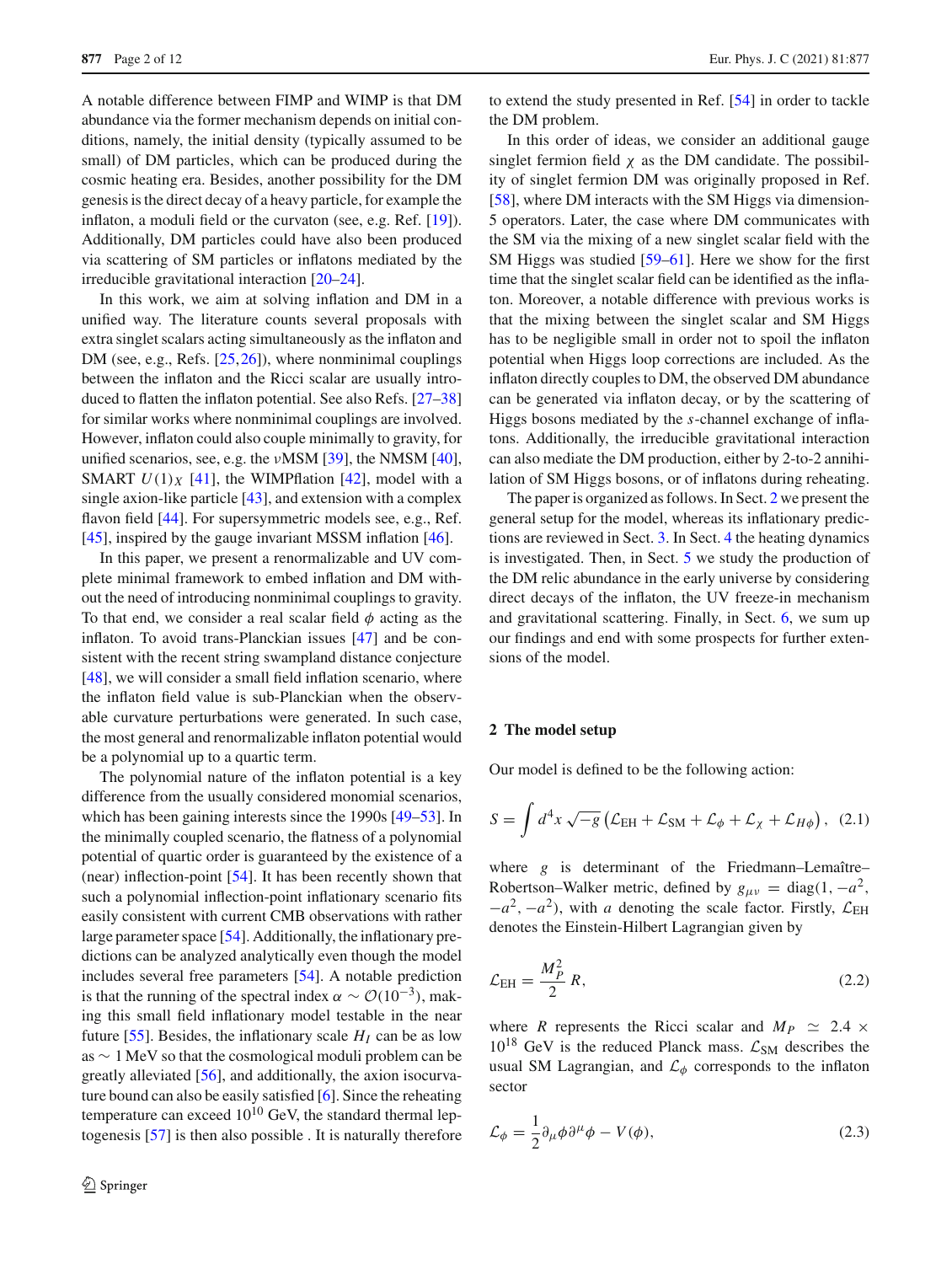where for the real scalar inflaton potential  $V(\phi)$  we are con-sidering the most general renormalizable one<sup>[1](#page-2-1)</sup>

<span id="page-2-2"></span>
$$
V(\phi) = b\,\phi^2 + c\,\phi^3 + d\,\phi^4. \tag{2.4}
$$

DM in our scenario is a gauge singlet Dirac fermion  $\chi$  with a Lagrangian  $\mathcal{L}_\chi$  given by

$$
\mathcal{L}_{\chi} = i \bar{\chi} \gamma^{\mu} \partial_{\mu} \chi - m_{\chi} \bar{\chi} \chi - y_{\chi} \phi \bar{\chi} \chi, \qquad (2.5)
$$

where  $m<sub>x</sub>$  corresponds to the DM mass. Finally, the term  $\mathcal{L}_{H\phi}$  denotes interaction between the inflaton and the SM via the Higgs doublet *H*

<span id="page-2-6"></span>
$$
\mathcal{L}_{H\phi} = -V(H,\phi) = -\lambda_{12} \phi H^{\dagger} H - \frac{1}{2} \lambda_{22} \phi^2 H^{\dagger} H, (2.6)
$$

which plays an important role to produce SM particles and reheat the universe after inflation.

#### <span id="page-2-0"></span>**3 Inflation**

In this section we briefly review SR inflation with focus on the polynomial inflection-point inflation formalism  $[54]$  $[54]$ . For  $b =$  $\frac{9}{32} \frac{c^2}{d}$ , the potential in Eq. [\(2.4\)](#page-2-2) features an inflection-point at  $\phi = \phi_0 \equiv -\frac{3}{8} \frac{c}{d}$ , so one can reparametrize the potential as

$$
V(\phi) = d \left[ 2\phi_0^2 \phi^2 - \frac{8}{3} (1 - \beta) \phi_0 \phi^3 + \phi^4 \right],
$$
 (3.1)

where a correction parameter  $\beta$  is introduced to control the flatness configuration in the vicinity of  $\phi_0$ . In the case with  $\beta = 0$ , the exact inflection-point at  $\phi_0$  is recovered, and if the inflaton excursion starts at  $\phi > \phi_0$ , it will get stuck at  $\phi = \phi_0$ . Alternatively, for the case with  $\beta < 0$  a dangerous false vacuum for  $\phi > \phi_0$  is generated. Here however, we will focus on the case  $0 < \beta \ll 1$ , and on a small field inflationary scenario with  $\phi_0 \lesssim M_P$ . In Fig. [1](#page-2-3) the inflaton potential featuring an inflection point at  $\phi_0 = M_P$  is shown.

The SR parameters can be conveniently written by introducing the dimensionless parameter  $\delta$  defined as

$$
\delta \equiv 1 - \frac{\phi}{\phi_0},\tag{3.2}
$$

and become [\[54\]](#page-10-5)

$$
\epsilon_V \equiv \frac{M_P^2}{2} \left(\frac{V'}{V}\right)^2 \simeq 72 \left(2\beta + \delta^2\right)^2 \left(\frac{M_P}{\phi_0}\right)^2, \tag{3.3}
$$

$$
\eta_V \equiv M_P^2 \frac{V''}{V} \simeq 24 (2\beta - \delta) \left(\frac{M_P}{\phi_0}\right)^2, \tag{3.4}
$$

$$
\xi_V^2 \equiv M_P^4 \, \frac{V' \, V'''}{V^2} \simeq 288 \left( 2\beta + \delta^2 \right) \left( \frac{M_P}{\phi_0} \right)^4. \tag{3.5}
$$



<span id="page-2-3"></span>**Fig. 1** Inflaton potential with a near inflection point at  $\phi = \phi_0 = M_P$ with  $\beta > 0$ . The inflaton rolls from some high scale and then crosses  $\phi_0$ . Later when  $\phi$  rolls to the regime with  $\phi \sim \phi_\star$ , the seeds (due to quantum fluctuation of  $\phi$ ) for CMB anisotropies are generated. And finally inflation ends at  $\phi_{end}$ 

SR inflation requires  $\epsilon_V$ ,  $|\eta_V| \ll 1$ . Since  $\epsilon_V < |\eta_V|$  as can be seen from Eq.  $(3.3)$  and Eq.  $(3.4)$ , SR inflation then ends at  $\delta = \delta_{\text{end}}$ , when  $|\eta_V| = 1$ , which corresponds to

$$
\delta_{\text{end}} \simeq \frac{1}{24} \left( \frac{\phi_0}{M_P} \right)^2, \tag{3.6}
$$

where the fact that  $\delta \gg \beta$  was used [\[54\]](#page-10-5). The number of *e*-folds from  $\phi_{\star}$  (defined at the pivot scale  $k_{\star} = 0.05 \text{ Mpc}^{-1}$ ) till the end of inflation is

$$
N_{\star} = \int_{\phi_{\text{end}}}^{\phi_{\star}} \frac{1}{\sqrt{2 \epsilon_V}} d\phi \simeq \frac{1}{12\sqrt{2\beta}} \left(\frac{\phi_0}{M_P}\right)^2
$$

$$
\times \left(\frac{\pi}{2} - \text{ArcTan}\left[\frac{\delta_{\star}}{\sqrt{2\beta}}\right]\right),\tag{3.7}
$$

where  $\delta_{\star} = 1 - \frac{\phi_{\star}}{\phi_0}$ . Additionally, the amplitude of scalar curvature perturbation, the spectral index and its running, and the tensor-to-scalar ratio are respectively given by

$$
\mathcal{P}_{\zeta} = \frac{V}{24\pi^2 \epsilon_V M_P^4} \simeq \frac{d}{5184\pi^2 (\delta_{\star}^2 + 2\beta)^2} \left(\frac{\phi_0}{M_P}\right)^6, \tag{3.8}
$$

<span id="page-2-4"></span>
$$
n_s = 1 - 6\epsilon_V + 2\eta_V \simeq 1 - 48 \,\delta_\star \left(\frac{M_P}{\phi_0}\right)^2,\tag{3.9}
$$

<span id="page-2-5"></span>
$$
\alpha = 16 \epsilon_V \eta_V - 24 \epsilon_V^2 - 2 \xi_V^2 \simeq -576 (2\beta + \delta_\star^2) \left(\frac{M_P}{\phi_0}\right)^4, \tag{3.10}
$$

$$
r = 16 \epsilon_V \simeq 1152 \left(2\beta + \delta_\star^2\right)^2 \left(\frac{M_P}{\phi_0}\right)^2. \tag{3.11}
$$

CMB measurements from the Planck collaboration [\[6](#page-8-4)] set strong constraints on the scalar power spectrum ( $P_{\zeta}$  =  $(2.1 \pm 0.1) \times 10^{-9}$  and  $n_s = 0.9649 \pm 0.0042$ , which for

<span id="page-2-1"></span>The linear term can be absorbed by shifting the field  $\phi$ . A similar potential was used in Ref. [\[62](#page-10-12)] for the purpose of realizing hybrid inflation in the context of the cosmological relaxion model.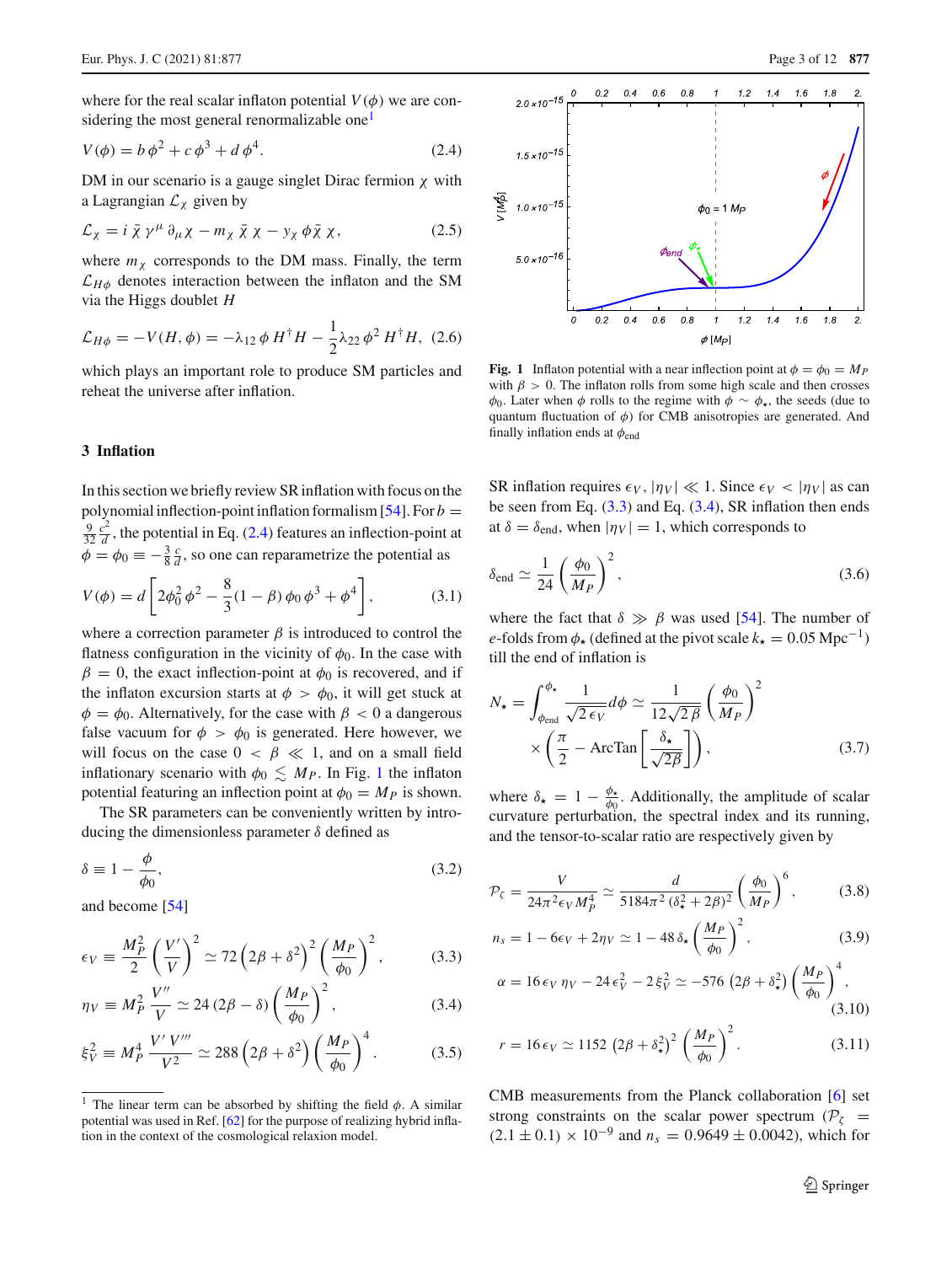$N_{\star} = 65$  *e*-folds imply [\[54\]](#page-10-5)

$$
\delta_{\star} \simeq 7.31 \times 10^{-4} (\phi_0 / M_P)^2, \tag{3.12}
$$

$$
\beta \simeq 9.73 \times 10^{-7} (\phi_0 / M_P)^4, \tag{3.13}
$$

$$
d \simeq 6.61 \times 10^{-16} (\phi_0 / M_P)^2, \tag{3.14}
$$

from which one can also see that  $\delta \gg \beta$  as has assumed earlier. With these model parameters, the tensor-to-scalar ratio becomes

$$
r \simeq 7.09 \times 10^{-9} (\phi_0 / M_P)^6, \tag{3.15}
$$

well bellow the present bound  $(r < 0.061$  [\[6](#page-8-4)]) and the expected sensitivity of future detectors. However, the prediction for the running of spectral index is  $\alpha \simeq -1.43 \times 10^{-3}$ , independently of  $\phi_0$ , in agreement with current bounds  $\alpha =$  $-0.0045 \pm 0.0067$  [\[6\]](#page-8-4), and potentially testable with future CMB measurements combined with improved understanding of structures at small scale, in particular the Lyman- $\alpha$  forest [\[55](#page-10-6)]. Finally, we note that the inflaton mass  $m_{\phi}$  is given by

<span id="page-3-4"></span>
$$
m_{\phi} = 2\sqrt{d} \phi_0 \simeq 5.14 \times 10^{-8} \phi_0^2 / M_P. \tag{3.16}
$$

As it will be seen in next section,  $\phi_0$  spans in the range  $\sim$  $10^{-5}$  *M<sub>P</sub>* to *M<sub>P</sub>*, and therefore the inflaton mass  $10^{2}$  GeV  $\lesssim m_{\phi} \lesssim 10^{11}$  GeV.

#### <span id="page-3-0"></span>**4 Reheating**

After the end of inflation, the universe is heated via the interactions between the inflaton and the SM Higgs. Before analyzing the perturbative decay of inflaton, we will first briefly discuss the effect of possible nonperturbative preheating [\[64](#page-10-13)].

#### <span id="page-3-1"></span>4.1 Remarks on preheating

Preheating corresponds to the nonperturbative particle production due to parametric resonance, for a review see, e.g., Ref. [\[65\]](#page-10-14). In this scenario, preheating could proceed via the trilinear or the quartic coupling of the inflaton with the SM Higgs, described in Eq.  $(2.6)$ .

Let us first focus on the preheating proceeding via the trilinear coupling  $\lambda_{12} \phi H^{\dagger}H$ . Such a term gives rise to a tachyonic effective mass square contribution ( $\alpha \lambda_{12} \phi$ ) for the Higgs field once the inflaton crosses zero and becomes negative during the oscillation, and therefore preheating tends to become efficient due to tachyonic resonance [\[66\]](#page-10-15). However, the Higgs self-coupling  $\lambda_H |H^{\dagger} H|^2$  induces a positive effective mass  $\propto \lambda_H \langle H^2 \rangle$  (where  $\langle H^2 \rangle$  denotes the variance of the produced Higgs field), which counteracts on the tachyonic effective mass. Such backreaction effect blocks the energy transfer from the inflaton, making preheating inefficient. Detailed lattice simulations show that trilinear interac-

tions also speed up thermalization, having a time scale much shorter than the lifetime of the inflaton [\[66\]](#page-10-15).

Alternatively, preheating could also occur via the quartic coupling  $\lambda_{22} \phi^2 H^{\dagger} H$ , and is efficient if  $\lambda_{22} \gtrsim \mathcal{O}(10^{-8})$ [\[64](#page-10-13)]. However, to guarantee the radiative stability of the inflaton potential, one has to impose that  $\lambda_{22} \lesssim \mathcal{O}(10^{-10})$  [\[54](#page-10-5)], making this channel negligible. Having shown that preheating effects are subdominant, we now focus on reheating due to the perturbative decay of the inflaton.

#### <span id="page-3-2"></span>4.2 Perturbative decay of the inflaton

The inflaton can decay into SM Higgs bosons or DM particles, with decay rates given by

$$
\Gamma_{\phi \to H^{\dagger} H} \simeq \frac{\lambda_{12}^2}{8\pi m_{\phi}},\tag{4.1}
$$

$$
\Gamma_{\phi \to \bar{\chi} \chi} \simeq \frac{y_\chi^2 m_\phi}{8\pi},\tag{4.2}
$$

and therefore the total decay width  $\Gamma \equiv \Gamma_{\phi \to H^{\dagger}H} +$  $\Gamma_{\phi \to \bar{\chi} \chi} \simeq \Gamma_{\phi \to H^{\dagger}H}$ , as it has to dominantly decay into SM states. We define Br to be the branching ratio into a couple of DM particles, i.e.,

$$
Br \equiv \frac{\Gamma_{\phi \to \bar{\chi} \chi}}{\Gamma_{\phi \to \bar{\chi} \chi} + \Gamma_{\phi \to H^{\dagger} H}} \simeq \frac{\Gamma_{\phi \to \bar{\chi} \chi}}{\Gamma_{\phi \to H^{\dagger} H}}
$$
  

$$
\simeq 2.6 \times 10^{-15} \frac{\phi_0^4 y_\chi^2}{M_P^2 \lambda_{12}^2}.
$$
 (4.3)

The reheating temperature *T*rh, denoting the onset of the radiation-dominated era, can be defined as  $H(T_{\text{rh}}) = \frac{2}{3}\Gamma$ , and therefore

$$
T_{\rm rh} = \sqrt{\frac{2}{\pi}} \left(\frac{10}{g_\star}\right)^{1/4} \sqrt{M_P \Gamma} \simeq 3.9 \times 10^2 \left(\frac{\lambda_{12}}{\phi_0}\right) M_P,\tag{4.4}
$$

where  $g_{\star}(T)$  denotes the number of relativistic degrees of freedom contributing to the SM energy density  $\rho_R$ , with  $g_{\star} =$ 106.75 for temperatures much higher than the *t*-quark mass. In order to guarantee a successful BBN  $T_{\text{rh}} \geq 4$  MeV [\[67](#page-10-16)– [71](#page-10-17)]. Additionally, the upper limit on the inflationary scale  $H_I \leq 2.5 \times 10^{-5} M_P$  [\[6](#page-8-4)] allows to extract the upper bound  $T_{\text{rh}} \lesssim 7 \times 10^{15}$  GeV. Therefore, one has that

<span id="page-3-3"></span>
$$
2.4 \times 10^{-24} \lesssim \frac{\lambda_{12}}{\phi_0} \lesssim 7.5 \times 10^{-6}.
$$
 (4.5)

The ratio  $\lambda_{12}/\phi_0$  can be further constrained by ensuring that the inflaton potential is radiatively stable near inflection-point against Higgs loop corrections during inflation, which trans-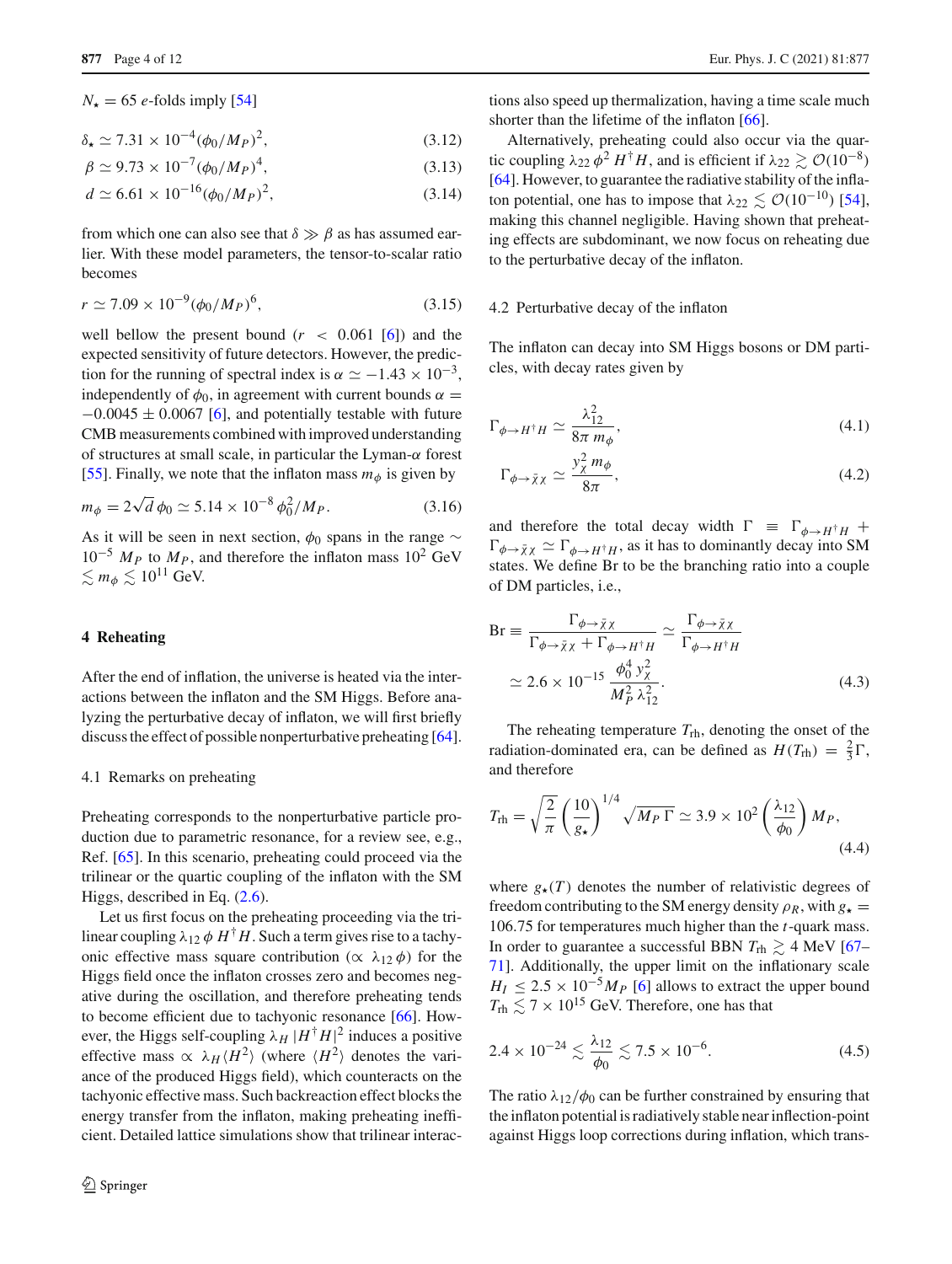

<span id="page-4-2"></span>**Fig. 2** Left panel: Allowed ranges for  $T_{\text{rh}}$  and  $T_{\text{max}}$  as a function of the inflaton mass  $m_{\phi}$ . Right panel: Allowed range for the ratio  $T_{\text{max}}/T_{\text{rh}}$  as a function of *T*rh

lates into [\[54](#page-10-5)]

<span id="page-4-1"></span>
$$
\left| \left( \frac{\lambda_{12}}{\phi_0} \right)^2 \ln \left( \frac{\lambda_{12}}{\phi_0} \right) - \left( \frac{\lambda_{12}}{\phi_0} \right)^2 \right| < 64\pi^2 d \beta
$$
\n
$$
\simeq 6.1 \times 10^{-19} \left( \frac{\phi_0}{M_P} \right)^6. \tag{4.6}
$$

Similarly, in order not to spoil the flatness of potential near inflection-point by including DM loops,  $y_\chi$  has to satisfy [\[54\]](#page-10-5)

<span id="page-4-4"></span>
$$
\left| y_{\chi}^4 - 3y_{\chi}^4 \ln \left( y_{\chi}^2 \right) \right| < 6.1 \times 10^{-19} \left( \frac{\phi_0}{M_P} \right)^6.
$$
 (4.7)

While reheating is commonly approximated as an instantaneous event, the decay of the inflaton is a continuous process during which the bath temperature may rise to a value  $T_{\text{max}}$  greater than  $T_{\text{rh}}$  [\[72\]](#page-10-18). Taking into account that the inflationary scale  $H_I$  is given by

<span id="page-4-5"></span>
$$
H_I \simeq \sqrt{\frac{V(\phi_0)}{3M_P^2}} \simeq 8.6 \times 10^{-9} \frac{\phi_0^3}{M_P^2},\tag{4.8}
$$

the ratio  $T_{\text{max}}/T_{\text{rh}}$  can be expressed as [\[73](#page-10-19)]

$$
\frac{T_{\text{max}}}{T_{\text{rh}}} = \left(\frac{3}{8}\right)^{2/5} \left(\frac{H_I}{H(T_{\text{rh}})}\right)^{1/4} \simeq 4.8 \times 10^{-3} \left(\frac{\phi_0^3}{M_P T_{\text{rh}}^2}\right)^{1/4}.
$$
\n(4.9)

It turns out that to satisfy the previously listed constraints (BBN and stability) corresponding to Eqs. [\(4.5\)](#page-3-3) and [\(4.6\)](#page-4-1), the lower bound for  $\phi_0$  is  $\phi_0 \gtrsim 3.0 \times 10^{-5} M_P$  [\[54](#page-10-5)], which together with  $\phi_0 \lesssim M_P$  imply  $10^2 \text{ GeV} \lesssim m_\phi \lesssim 10^{11} \text{ GeV}$ . Additionally, the reheating temperature spans over a large range, from  $T_{\text{BBN}}$  to ~ 10<sup>11</sup> GeV as shown by red band in the left panel of Fig. [2,](#page-4-2) whereas  $T_{\text{max}}$  (blue band) ranges from  $\sim 10^2$  GeV to  $\sim 10^{12}$  GeV. Inflaton mass is shown by the black line, which spanning from  $\sim 10^2$  GeV to  $\sim 10^{11}$  GeV. The ratio  $T_{\text{max}}/T_{\text{rh}} \subset [10^1, 10^8]$  GeV as shown in the right panel of Fig. [2.](#page-4-2)

#### <span id="page-4-0"></span>**5 Dark matter production and relic density**

In the early universe, DM can be produced via different processes. The main contributions come from (i) the direct decay of inflatons, (ii) 2-to-2 annihilations of inflatons during the reheating era (mediated by the *s*-channel exchange of inflatons or gravitons, and the *t*- and *u*-channel exchange of DM), and (iii) 2-to-2 annihilations of SM particles mediated by gravitons and inflatons. The corresponding Feynman diagrams are collected in Fig. [3.](#page-5-1)

The evolution of the DM number density *n* is given by the Boltzmann equation

<span id="page-4-3"></span>
$$
\frac{dn}{dt} + 3H n = \gamma,\tag{5.1}
$$

where  $\gamma$  corresponds to the DM production rate density and *H* to the Hubble expansion rate given by  $H^2 = (\rho_R +$  $\rho_{\phi}$ )/(3*M*<sup>2</sup><sub>*P*</sub>). The evolution of the inflaton and SM radiation energy densities ( $\rho_{\phi}$  and  $\rho_R$ , respectively) can be tracked via the set of Boltzmann equations

$$
\frac{d\rho_{\phi}}{dt} + 3H \rho_{\phi} = -\Gamma \rho_{\phi},\tag{5.2}
$$

$$
\frac{d\rho_R}{dt} + 4H \rho_R = +\Gamma \rho_\phi (1 - Br), \qquad (5.3)
$$

where factor  $(1 - Br) \simeq 1$  is the fraction of inflaton energy density that goes into SM radiation.

During reheating (i.e., for  $T_{\text{rh}} < T < T_{\text{max}}$ ), the total energy density of the universe is dominated by inflatons. Taking into account that  $T \propto a^{-3/8}$  and that the inflaton energy density scales as nonrelativistic matter,

$$
\rho_{\phi}(T) = \frac{\pi^2 g_{\star}}{30} \frac{T^8}{T_{\text{rh}}^4},\tag{5.4}
$$

where  $\rho_{\phi}(T_{\text{rh}}) = \rho_R(T_{\text{rh}})$  was assumed. Therefore, the Hubble parameter in an inflaton-dominated universe takes the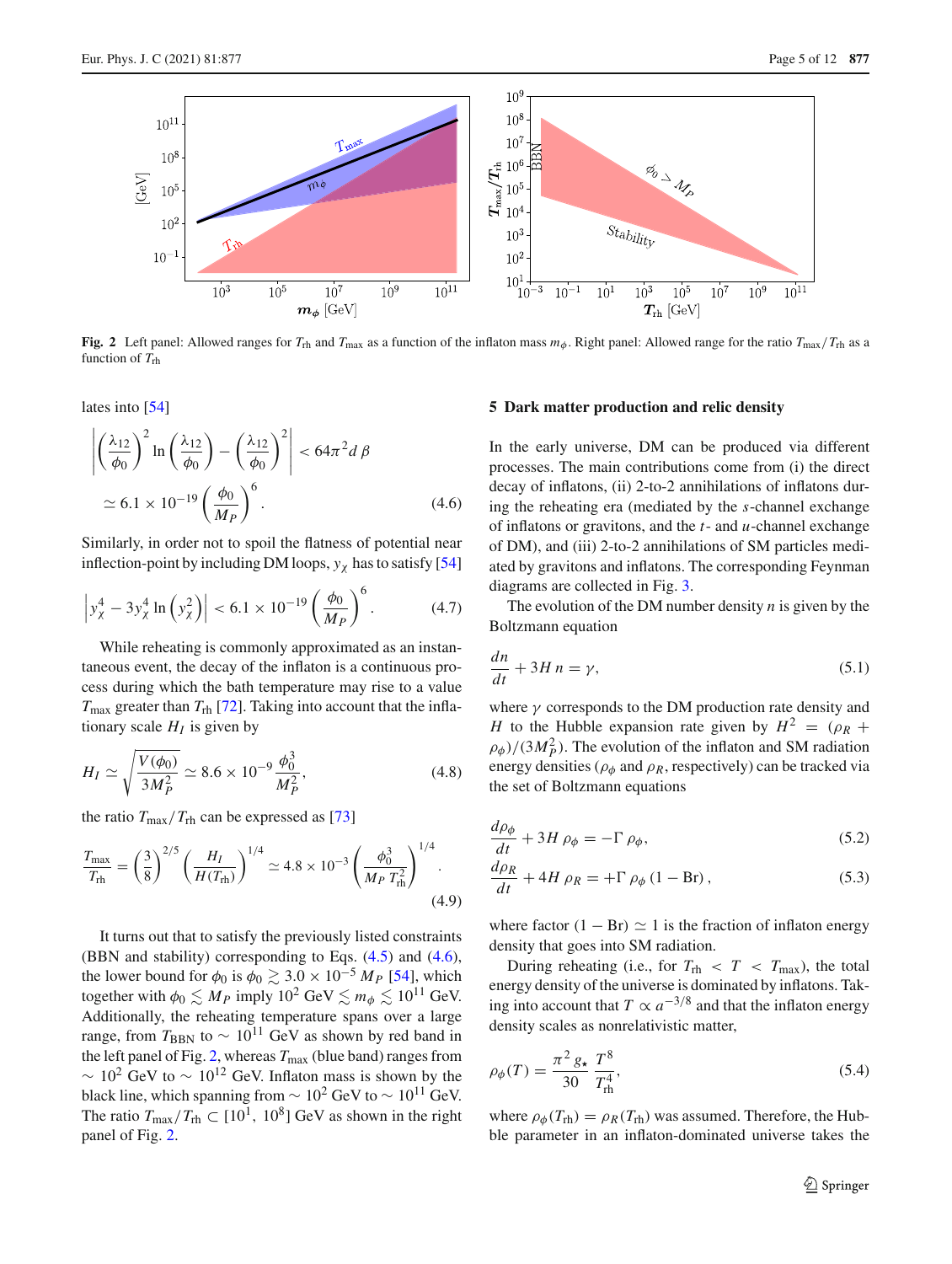<span id="page-5-1"></span>**Fig. 3** Feynman diagrams for the different DM productions channels described in the text. The three rows correspond to (i) the decay of the inflaton, (ii) inflaton scatterings, and (iii) the scattering of SM particles



form

$$
H(T) = \frac{\pi}{3} \sqrt{\frac{g_{\star}}{10}} \frac{T^4}{M_P T_{\text{rh}}^2}.
$$
 (5.5)

The evolution of the DM number density given in Eq.  $(5.1)$ can be recasted in terms of the comoving number density  $N \equiv n a^3$ , where *a* corresponds to the scale factor, considering the fact that during the reheating era the SM entropy density is not conserved due to the inflaton decay, and therefore

<span id="page-5-2"></span>
$$
\frac{dN}{dT} = -\frac{8}{\pi} \sqrt{\frac{10}{g_\star}} \frac{M_P T_{\text{rh}}^{10}}{T^{13}} a^3(T_{\text{rh}}) \gamma.
$$
 (5.6)

However, after reheating (i.e., for  $T < T_{\text{rh}}$ ), the universe is dominated by SM radiation and Eq.  $(5.1)$  can be recasted as a function of the DM yield  $Y(T) \equiv n(T)/s(T)$ , defined as a function of the SM entropy density  $s(T) \equiv \frac{2\pi^2}{45} g_{\star s} T^3$ , with  $g_{\star s}(T)$  being the number of relativistic degrees of freedom contributing to the SM entropy  $[63]$  $[63]$ . Therefore, Eq.  $(5.1)$ becomes

<span id="page-5-3"></span>
$$
\frac{dY}{dT} = -\frac{135}{2\pi^3 \, g_{\star s}} \sqrt{\frac{10}{g_{\star}}} \, \frac{M_P}{T^6} \, \gamma. \tag{5.7}
$$

Finally, let us note that to reproduce the observed DM energy density  $\Omega_{\text{DM}} h^2 \simeq 0.12$  [\[9\]](#page-9-1), the DM yield has been fixed such that

$$
m_{\chi} Y_0 = \Omega_{\chi} h^2 \frac{1}{s_0} \frac{\rho_c}{h^2} \simeq 4.3 \times 10^{-10} \text{ GeV},\tag{5.8}
$$

<sup>2</sup> Springer

with  $\rho_c \simeq 1.05 \times 10^{-5} h^2$  GeV/cm<sup>3</sup> the critical energy density and  $s_0 \simeq 2.9 \times 10^3$  cm<sup>-3</sup> the present entropy density [\[74](#page-10-21)].

In the present scenario, where DM only communicates to the SM via the inflaton and gravity, the DM relic abundance could be produced via a number of channels. These different processes will be separately studied in the following subsections.

#### <span id="page-5-0"></span>5.1 Inflaton decay

Due to the trilinear coupling  $y_\chi \phi \bar{\chi} \chi$ , DM can be produced by direct decays of the inflaton. In this case, corresponding to the first row of Fig. [3,](#page-5-1) the decay rate density is given by

$$
\gamma = 2 \operatorname{Br} \Gamma \frac{\rho_{\phi}}{m_{\phi}}.\tag{5.9}
$$

During reheating, i.e. while  $T_{\text{max}} > T > T_{\text{rh}}$ , Eq. [\(5.6\)](#page-5-2) can be solved analytically as

$$
N \simeq \frac{2\pi g_{\star}}{15} \sqrt{\frac{10}{g_{\star}}} \frac{M_P T_{\rm rh}^2}{m_{\phi}} a^3(T_{\rm rh}) \operatorname{Br} \Gamma, \qquad (5.10)
$$

which implies that

<span id="page-5-4"></span>
$$
Y_0 = \frac{N(T_{\rm rh})}{s(T_{\rm rh}) a^3(T_{\rm rh})} \simeq \frac{3}{\pi} \frac{g_{\star}}{g_{\star s}} \sqrt{\frac{10}{g_{\star}}} \frac{M_P \Gamma}{m_{\phi} T_{\rm rh}} \text{Br}
$$
  

$$
\simeq \frac{3}{2} \frac{g_{\star}}{g_{\star s}} \frac{T_{\rm rh}}{m_{\phi}} \text{Br}. \tag{5.11}
$$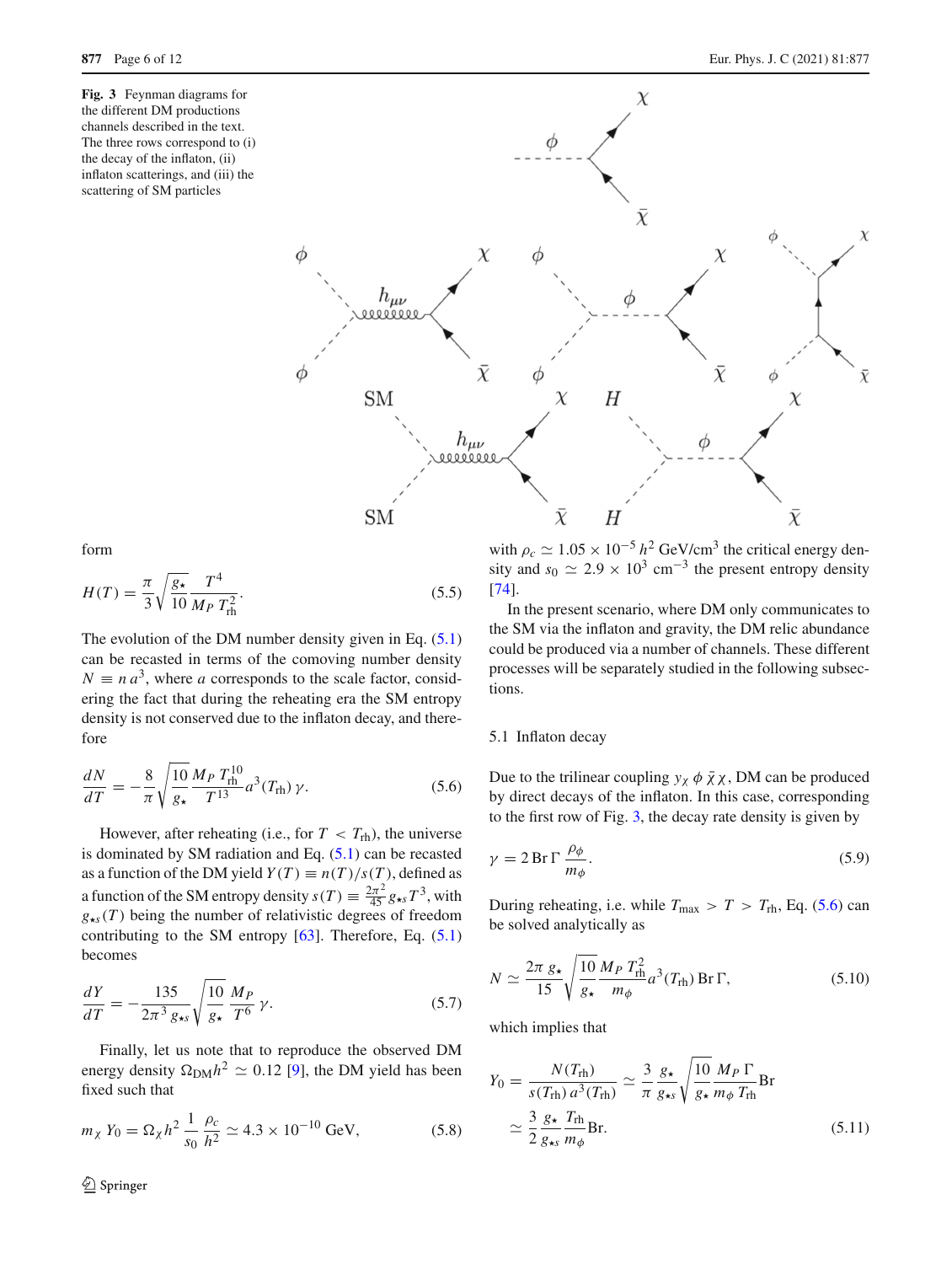

<span id="page-6-3"></span>**Fig. 4** Yukawa coupling  $y<sub>x</sub>$  required to reproduce the whole observed DM abundance via the direct decay of the inflaton. The colored bands correspond to the different constraints described in the text. The white region is the allowed parameter space with  $10^{-21} \lesssim Br \lesssim 10^{-4}$  and  $\mathcal{O}(10^{-5})$  GeV  $\lesssim m_\chi \lesssim \mathcal{O}(10^{11})$  GeV

Therefore to produce the whole observed DM abundance, one needs:

$$
y_{\chi} \simeq 1.2 \times 10^{-13} \sqrt{\frac{T_{\text{rh}}}{m_{\chi}}}.
$$
 (5.12)

The Yukawa coupling  $y<sub>x</sub>$  required to reproduce the whole observed DM abundance via the direct decay of the inflaton is shown in Fig. [4.](#page-6-3) The colored bands correspond to different constraints discussed: BBN (left side of Eq. [\(4.5\)](#page-3-3)), radiative stability of inflaton potential (Eqs.  $(4.6)$  and  $(4.7)$ ), Lyman- $\alpha$  (Eq. [\(B.2\)](#page-1-1)), and the kinematical threshold  $m_{\phi} > 2 m_{\chi}$ (cf. Eq. [\(3.16\)](#page-3-4)). The white area corresponds to the allowed parameter space, with branching ratio  $10^{-21} \lesssim \text{Br} \lesssim 10^{-4}$ ; the upper bound on the branching fraction comes from the Lyman- $\alpha$  bound as shown in Eq. [\(B.3\)](#page-1-2), while the lower bound corresponds to the case with  $T_{\text{rh}} \simeq 1.2 \times 10^{11}$  GeV and  $m_{\chi} \simeq$  $6 \times 10^{10}$  GeV. The DM mass in the allowed parameter space can span from  $O(10^{-5})$  GeV to  $O(10^{11})$  GeV. Here we would like to stress that the allowed parameter space, namely the while region corresponds to the combinations of the bounds mentioned above with all possible  $\phi_0$  or equivalently  $m_{\phi}$ .

#### <span id="page-6-0"></span>5.2 Inflaton scattering

Alternatively, DM can be produced during reheating by 2-to-2 scatterings of inflatons mediated by the *s*-channel exchange of gravitons or inflatons, and the *t*- and *u*-channel exchange of a DM particle, as shown in the second row of Fig. [3.](#page-5-1) However the second and third processes are *always* sub-dominant compared to the direct decay due to a further coupling suppression. We will therefore focus on the gravitational channel, which might dominate in particular if the branching ratio Br is suppressed.

In the case where the graviton mediation dominates, the interaction rate density for DM production out of nonrelativistic inflatons reads [\[75](#page-10-22)[–77](#page-10-23)]

$$
\gamma = \frac{\pi^3 g_\star^2}{3686400} \frac{T^{16}}{M_P^4 T_{\text{rh}}^8} \frac{m_\chi^2}{m_\phi^2} \left( 1 - \frac{m_\chi^2}{m_\phi^2} \right)^{3/2} . \tag{5.13}
$$

The DM yield at the end of reheating can be analytically computed with Eq.  $(5.7)$  as

$$
Y_0 \simeq \frac{g_{\star}^2}{81920 g_{\star s}} \sqrt{\frac{10}{g_{\star}}} \left(\frac{T_{\rm rh}}{M_P}\right)^3 \left[ \left(\frac{T_{\rm max}}{T_{\rm rh}}\right)^4 - 1 \right] \frac{m_{\chi}^2}{m_{\phi}^2} \left(1 - \frac{m_{\chi}^2}{m_{\phi}^2}\right)^{3/2} \simeq 1.8 \times 10^{-2} \frac{T_{\rm rh} m_{\chi}^2}{M_P^{5/2} m_{\phi}^{1/2}} \left(1 - \frac{m_{\chi}^2}{m_{\phi}^2}\right)^{3/2}.
$$
\n(5.14)

However taking into account the stability constraint pre-sented in Eq. [\(4.6\)](#page-4-1) on the reheating temperature, i.e.  $T_{\text{rh}} \lesssim$  $10^{11}$  GeV, it follows that DM production via inflaton scatterings can contribute at most to few percent of the total DM abundance.

#### <span id="page-6-1"></span>5.3 SM scattering

Finally, DM could also be produced by the scattering of SM particles, as shown by the third row of Fig. [3.](#page-5-1) This channel, corresponding to the UV freeze-in, can be mediated by the *s*channel exchange of gravitons or inflatons, and is presented in the following.

## <span id="page-6-2"></span>*5.3.1 Graviton mediation*

Here we investigate production of DM via the scattering of SM particles with gravitons acting as the mediator. This gravitational production mechanism is unavoidable due to the universal couplings between the metric and the energymomentum tensor  $\sim g_{\mu\nu} h^{\mu\nu}$ . <sup>[2](#page-6-4)</sup> The interaction rate density can be written as  $[20, 22, 24]$  $[20, 22, 24]$  $[20, 22, 24]$ 

$$
\gamma(T) = \alpha \frac{T^8}{M_P^4},\tag{5.15}
$$

where  $\alpha \simeq 1.1 \times 10^{-3}$ . The DM abundance produced after reheating is given by integrating Eq. [\(5.7\)](#page-5-3), and therefore

$$
Y_0 = \frac{45\alpha}{2\pi^3 g_{\star s}} \sqrt{\frac{10}{g_{\star}}} \left(\frac{T_{\rm rh}}{M_P}\right)^3, \qquad \text{for } m_\chi \ll T_{\rm rh}.\tag{5.16}
$$

As in the previous case, away from the instantaneous decay approximation, the DM yield is only boosted by a small factor of order  $O(1)$ , as  $\gamma(T) \propto T^8$ . In the case where DM is heavier than the reheating temperature (but still lighter

<span id="page-6-4"></span> $\frac{2}{2}$  Two comments are in order: First, one could also conceive scenarios where gravity and another portal are effective, see, e.g., Refs. [\[78](#page-10-24)[–82](#page-10-25)]. Second, the gravitational production can be enhanced in scenarios with extra dimensions, see e.g., Refs. [\[83](#page-10-26)[–90](#page-11-0)].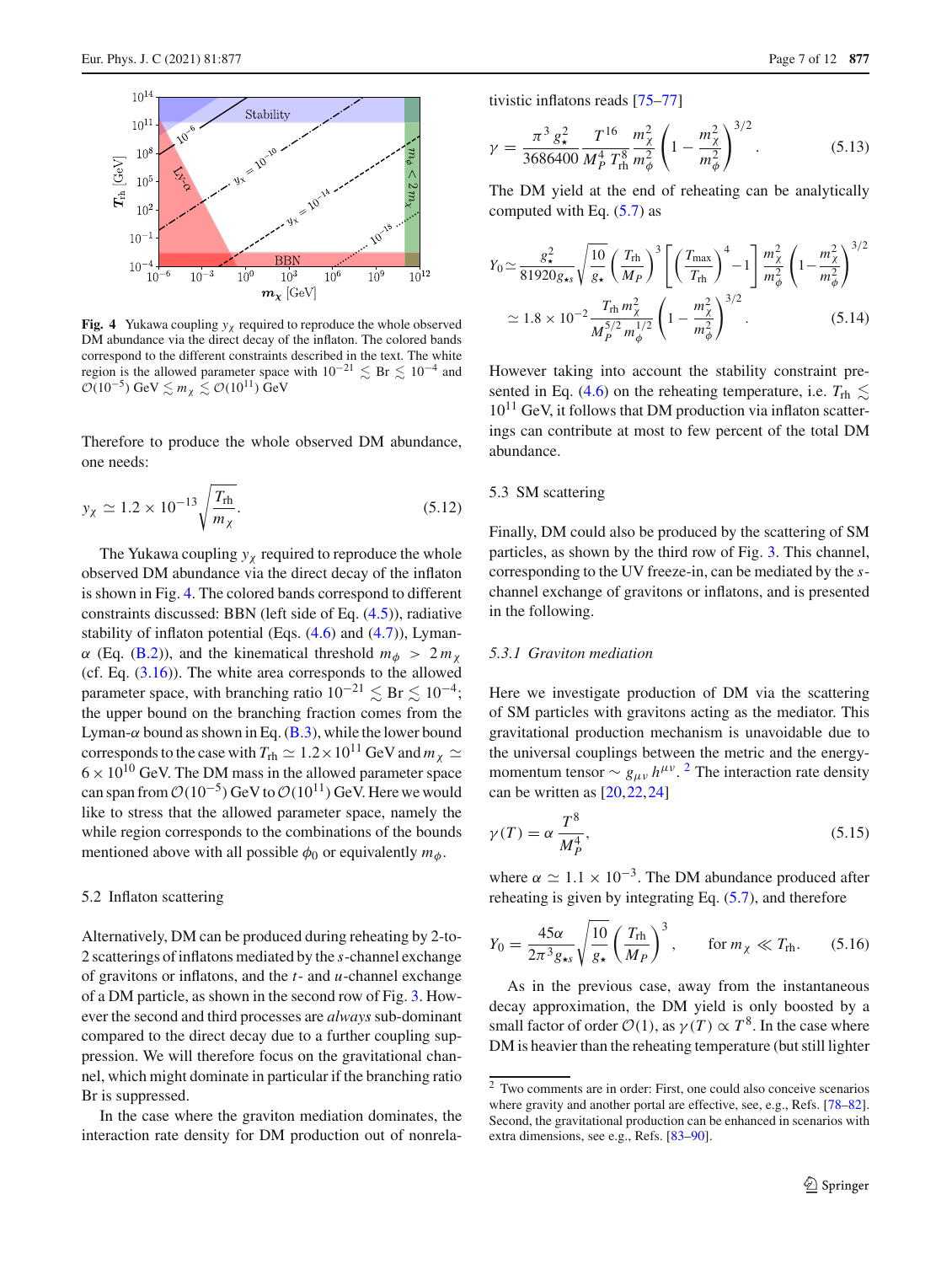than *T*max), one should compute the DM abundance during the reheating era. Equation  $(5.6)$  yields therefore

$$
Y_0 = \frac{45\alpha}{2\pi^3 g_{\star s}} \sqrt{\frac{10}{g_{\star}} \frac{T_{\text{rh}}^7}{M_P^3 m_{\chi}^4}}, \qquad \text{for } m_{\chi} \gg T_{\text{rh}}.
$$
 (5.17)

However, in the present scenario this DM production mediated by the exchange of gravitons cannot generate enough DM relics as the reheating temperature of the universe is  $T_{\text{rh}} \lesssim 10^{11}$  GeV in order to not spoil the flatness of the inflaton potential by radiative corrections.

We now close this section with a few remarks regarding another purely gravitational production channel. Indeed any massive particle (which violates conformal invariance), and in particular the DM field, can be generated due to the effect of time variations of the background metric, in particular during inflaton oscillations [\[91](#page-11-1)[–99](#page-11-2)]. Through this mechanism DM particles with mass  $m_{\chi} \lesssim H_I$  can be produced with typical number density  $n_\chi \sim H_I^3$  [\[94](#page-11-3)], and it is particularly relevant for  $m_\chi \simeq H_I$  [\[20](#page-9-8),[23\]](#page-9-22). Via this mechanism, the DM relic density scales like  $\Omega_{\chi} h^2 \sim (m_{\chi}/10^{11} \text{ GeV})^2 (T_{\text{rh}}/10^9 \text{ GeV})$ [\[94](#page-11-3)]. However, the upper bounds  $H_I \lesssim \mathcal{O}(10^{10})$  GeV (cf. Eq. [\(4.8\)](#page-4-5)) and  $T_{\text{rh}} \lesssim 10^{11} \text{ GeV}$  imply that it is not robust for the present scenario.

#### <span id="page-7-0"></span>*5.3.2 Inflaton mediation*

Alternatively, DM could also be produced by 2-to-2 scattering of SM particles, mediated by the *s*-channel exchange of inflatons. The corresponding interaction rate density for  $T \ll m_\phi$  is

$$
\gamma(T) \simeq \frac{y_{\chi}^2 \lambda_{12}^2}{2\pi^5} \frac{T^6}{m_{\phi}^4}.
$$
\n(5.18)

In Appendix [A](#page-0-1) details about the derivation of the rate density are presented. As in the present scenario  $T_{\text{rh}} \ll m_{\phi}$ (cf. Fig. [2\)](#page-4-2), the DM abundance produced after reheating  $(T_{\text{rh}} > T)$  can be estimated with Eq. [\(5.7\)](#page-5-3), and is given by

$$
Y_0 \simeq \frac{135 y_{\chi}^2 \lambda_{12}^2}{4\pi^8 g_{\star s}} \sqrt{\frac{10}{g_{\star}}} \frac{M_P T_{\text{rh}}}{m_{\phi}^4}.
$$
 (5.19)

It is interesting to note that away from the instantaneous decay approximation for the inflaton, DM could also be produced by the freeze-in mechanism, between  $T_{\text{max}} > T >$ *T*rh. However, it has been noticed that the boost for an inflaton scaling like nonrelativistic matter during reheating, it is only significant if the temperature dependence of the production rate density is high enough,  $\gamma(T) \propto T^n$  with  $n > 12$ . In that case, the DM abundance is enhanced by a boost factor proportional to  $(T_{\text{max}}/T_{\text{rh}})^{n-12}$  [\[73](#page-10-19)[,100](#page-11-4)]. However, in the present scenario with  $n = 6$ , the difference between the standard

UV freeze-in calculation differ only by an  $O(1)$  factor from calculations taking into account noninstantaneous reheating. Additionally, let us note that this production channel mediated by the exchange of inflatons turns out to be subdominant with respect to the direct decay of the inflaton, smaller by a factor  $\frac{T_{\text{rh}}}{M_P} \left(\frac{T_{\text{rh}}}{m_{\phi}}\right)^3 \ll 1$ .

Finally, let us emphasize that for the previous analysis to be valid, the DM has to be out of chemical equilibrium with the SM bath. One needs to guarantee, therefore, that the interaction rate density  $\gamma(T) \ll H(T) n_{\text{eq}}(T)$ , where  $n_{eq}(T)$  is the equilibrium DM number density. In our setup, for  $T \leq T_{\text{max}}$ , this condition is always satisfied.

#### <span id="page-7-1"></span>**6 Summary and conclusions**

In this paper, we have presented a minimal UV complete framework to embed cosmic inflation and dark matter (DM) via extending the standard model with two degrees of freedom: a real scalar inflaton and a fermionic DM. For the inflaton potential, we take the most general polynomial of degree four, which admits a near inflection point to match CMB observations.

This scenario produces a running of spectral index  $\alpha \sim \mathcal{O}(10^{-3})$  and a tensor-to-scalar ratio  $r \simeq 7.09 \times$  $10^{-9}(\phi_0/M_P)^6$ , with  $3 \times 10^{-5}$   $M_P \lesssim \phi_0 \lesssim M_P$ . Whereas the prediction for  $r$  is beyond the future detection perspectives,  $\alpha$  could be testable with next generation CMB experiments combined with small structure data.

In the early universe, DM particles can be produced by a number of processes that counts the direct decay of the inflaton, the 2-to-2 scattering of standard model particles via the *s*-channel exchange of inflatons or gravitons, or purely gravitational interactions. However, due to the upper bounds on the reheating temperature (to guarantee the flatness of the inflaton potential), the pure gravitational channels are *not* robust to produce enough DM, and freeze-in is *always* subdominant compared to the direct decay. The viable parameter space to reproduce correct DM relics is shown in Fig. [4](#page-6-3) by inflaton decay with branching ratio:  $10^{-21} \lesssim$  Br  $\lesssim 10^{-4}$ , where DM mass spans a large range, from the keV scale up to  $\mathcal{O}(10^{11})$  GeV.

Finally, we note that this model can be further extended to dynamically generate the baryon asymmetry of the universe. One can consider the inflaton to be a complex field, so that such a model can naturally include the Affleck–Dine mechanism for baryogenesis. However, this is beyond the scope of the present study and we leave it for future work.

**Acknowledgements** We are grateful to Manuel Drees for useful discussions and comments on the draft. NB received funding from Universidad Antonio Nariño grants 2019101 and 2019248, the Spanish FEDER/MCIU-AEI under grant FPA2017-84543-P, and the Patrimo-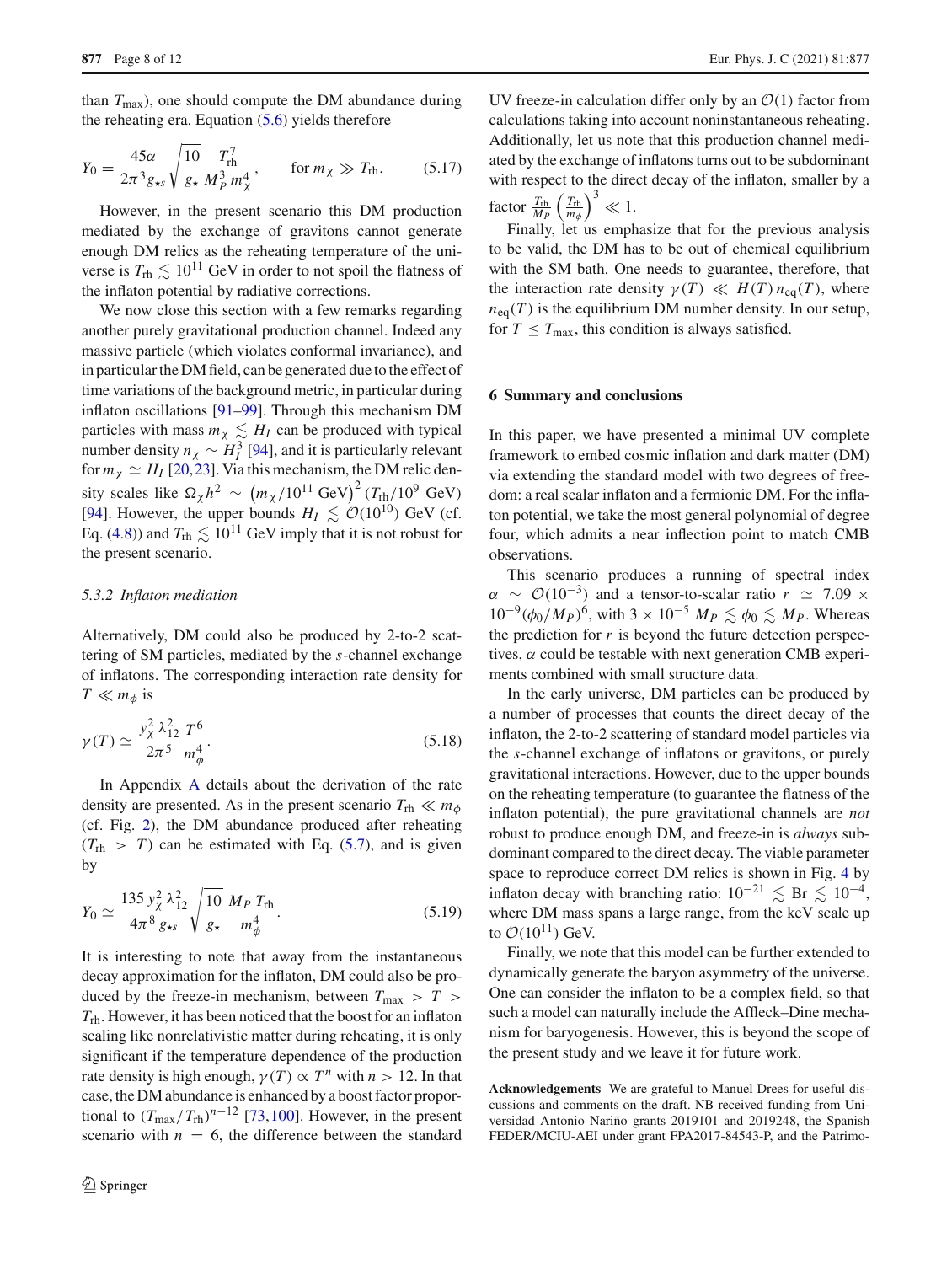<span id="page-8-6"></span>nio Autónomo – Fondo Nacional de Financiamiento para la Ciencia, la Tecnología y la Innovación Francisco José de Caldas (MinCiencias – Colombia) grant 80740-465-2020. This project has received funding /support from the European Union's Horizon 2020 research and innovation programme under the Marie Skłodowska-Curie grant agreement No 860881-HIDDeN.

**Data Availability Statement** This manuscript has no associated data or the data will not be deposited. [Authors' comment: This is a theoretical study, and it does not concern data.]

**Open Access** This article is licensed under a Creative Commons Attribution 4.0 International License, which permits use, sharing, adaptation, distribution and reproduction in any medium or format, as long as you give appropriate credit to the original author(s) and the source, provide a link to the Creative Commons licence, and indicate if changes were made. The images or other third party material in this article are included in the article's Creative Commons licence, unless indicated otherwise in a credit line to the material. If material is not included in the article's Creative Commons licence and your intended use is not permitted by statutory regulation or exceeds the permitted use, you will need to obtain permission directly from the copyright holder. To view a copy of this licence, visit [http://creativecomm](http://creativecommons.org/licenses/by/4.0/) [ons.org/licenses/by/4.0/.](http://creativecommons.org/licenses/by/4.0/)

Funded by SCOAP3.

### **A Interaction rate**

DM can be produced in the early universe via scattering of Higgs bosons mediated by the *s*-channel exchange of inflatons.

The annihilation cross section for:  $\bar{\chi}\chi \rightarrow H^{\dagger}H$  is given by

$$
\sigma(\mathfrak{s}) \simeq \frac{1}{8\pi} \frac{y_{\chi}^2 \lambda_{12}^2}{(\mathfrak{s} - m_{\phi}^2)^2 + m_{\phi}^2 \Gamma^2},
$$
\n(A.1)

where  $\sqrt{\frac{2}{5}}$  corresponds to the center-of-mass energy. We note that in the parameter space fulfilling all constraints mentioned in the text one has  $\Gamma \ll m_\phi$ , and therefore the narrow width approximation can be used. The corresponding interaction rate density defined by  $\gamma \equiv \langle \sigma v \rangle n_{\text{eq}}^2$  and can be written as [\[89](#page-11-5)]

$$
\gamma(T) \simeq \frac{T}{8\pi^4} \int_{4m_{\chi}^2}^{\infty} d\mathfrak{s} \mathfrak{s}^{3/2} \sigma(\mathfrak{s}) K_1\left(\frac{\sqrt{\mathfrak{s}}}{T}\right), \tag{A.2}
$$

where  $K_1$  is the modified Bessel function of order 1. Several useful approximations can be implemented for different ranges of *T* , such that

$$
\gamma(T) \simeq \frac{y_{\chi}^2 \lambda_{12}^2}{64\pi^4} \times \begin{cases} \frac{32}{\pi} \frac{T^6}{m_{\phi}^4} & \text{for } T \ll m_{\phi},\\ \frac{m_{\phi}^2 T}{\Gamma} K_1 \left(\frac{m_{\phi}}{T}\right) & \text{for } T \sim m_{\phi},\\ \frac{m_{\phi} T^2}{\Gamma} & \text{for } T \gg m_{\phi}. \end{cases} (A.3)
$$

#### **B Lyman-***α* **bound**

Due to the large initial momentum of DM particles, they could have a rather large free-streaming length; this leads to a suppression on the structure formation at small scales. In our scenario here, DM has very suppressed interactions with the SM or with itself, so momentum of DM simply redshifts. And its present value  $p_0$  is

$$
p_0 = \frac{a_{\rm in}}{a_0} p_{\rm in} = \frac{a_{\rm in}}{a_{\rm eq}} \frac{\Omega_R}{\Omega_m} p_{\rm in}
$$
  
= 
$$
\left[ \frac{g_{\star s} (T_{\rm eq})}{g_{\star s} (T_{\rm th})} \right]^{1/3} \frac{T_{\rm eq}}{T_{\rm rh}} \frac{\Omega_R}{\Omega_m} \frac{m_\phi}{2} \simeq 3 \times 10^{-14} \frac{m_\phi}{T_{\rm rh}} \text{ GeV},
$$
(B.1)

where  $p_{\text{in}} \simeq m_{\phi}/2$  is the mean initial momentum at production (i.e., at  $T = T_{\text{rh}}$ ),  $T_{\text{eq}}$  and  $a_{\text{eq}}$  correspond to the temperature and the scale factor at the matter-radiation equality, respectively. Additionally, we have used  $T_{eq} \simeq 0.8 \text{ eV}$ ,  $\Omega_R \simeq 5.4 \times 10^{-5}$  and  $\Omega_m \simeq 0.315$  [\[9](#page-9-1),[74\]](#page-10-21). A lower bound on the DM mass can be obtained from the upper bound on a typical velocity of warm dark matter (WDM) at present. Taking  $v_{\chi} \lesssim 1.8 \times 10^{-8}$  [\[101](#page-11-6)] for  $m_{\text{WDM}} \gtrsim 3.5$  keV [\[102](#page-11-7)], one gets

$$
\frac{m_{\chi}}{\text{keV}} \gtrsim 2 \frac{m_{\phi}}{T_{\text{rh}}},\tag{B.2}
$$

which by using Eq.  $(5.11)$ , implies an upper bound on the branching ratio

$$
\text{Br} \lesssim 10^{-4}.\tag{B.3}
$$

#### <span id="page-8-0"></span>**References**

- <span id="page-8-1"></span>1. A.A. Starobinsky, A new type of isotropic cosmological models without singularity. Phys. Lett. B **91**, 99 (1980). [https://doi.org/](https://doi.org/10.1016/0370-2693(80)90670-X) [10.1016/0370-2693\(80\)90670-X](https://doi.org/10.1016/0370-2693(80)90670-X)
- 2. A.H. Guth, The inflationary universe: a possible solution to the horizon and flatness problems. Phys. Rev. D **23**, 347 (1981). <https://doi.org/10.1103/PhysRevD.23.347>
- 3. A.D. Linde, A new inflationary universe scenario: a possible solution of the horizon, flatness, homogeneity, isotropy and primordial monopole problems. Phys. Lett. B **108**, 389 (1982). [https://doi.](https://doi.org/10.1016/0370-2693(82)91219-9) [org/10.1016/0370-2693\(82\)91219-9](https://doi.org/10.1016/0370-2693(82)91219-9)
- <span id="page-8-2"></span>4. A. Albrecht, P.J. Steinhardt, Cosmology for grand unified theories with radiatively induced symmetry breaking. Phys. Rev. Lett. **48**, 1220 (1982). <https://doi.org/10.1103/PhysRevLett.48.1220>
- <span id="page-8-3"></span>5. D.H. Lyth, A.R. Liddle, The primordial density perturbation: cosmology, inflation and the origin of structure (2009)
- <span id="page-8-4"></span>6. Planck Collaboration, Planck 2018 results X. Constraints on inflation. Astron. Astrophys. **641**, A10 (2020). [https://doi.org/10.](https://doi.org/10.1051/0004-6361/201833887) [1051/0004-6361/201833887.](https://doi.org/10.1051/0004-6361/201833887) [arXiv:1807.06211](http://arxiv.org/abs/1807.06211)
- <span id="page-8-5"></span>7. BICEP2, Keck Array Collaboration, BICEP2/Keck Array X: constraints on primordial gravitational waves using Planck, WMAP, and New BICEP2, Keck observations through the 2015 season. Phys. Rev. Lett. **121**, 221301 (2018). [https://doi.org/10.1103/](https://doi.org/10.1103/PhysRevLett.121.221301) [PhysRevLett.121.221301.](https://doi.org/10.1103/PhysRevLett.121.221301) [arXiv:1810.05216](http://arxiv.org/abs/1810.05216)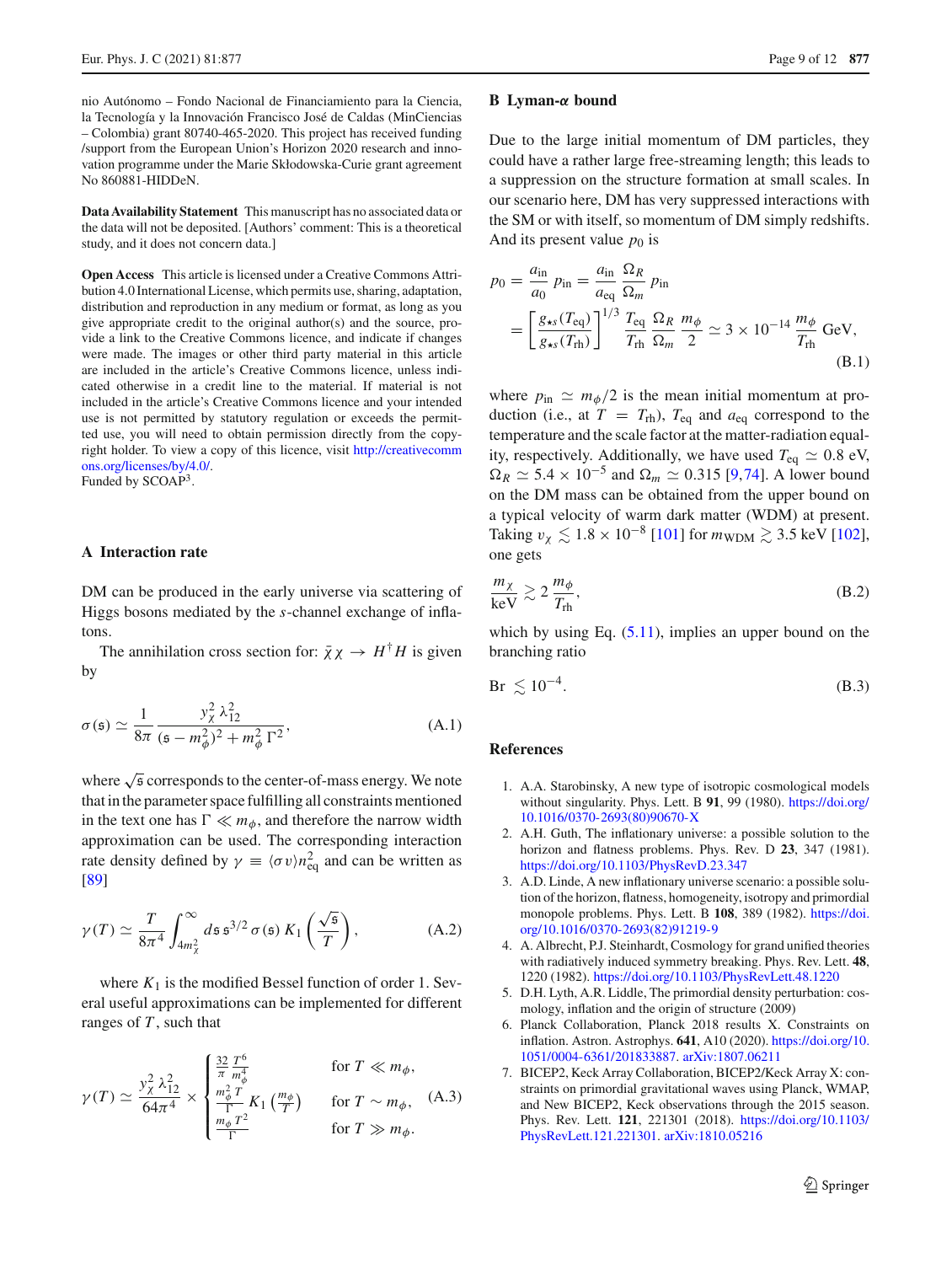- <span id="page-9-0"></span>8. J. Martin, C. Ringeval, V. Vennin, Encyclopædia Inflationaris. Phys. Dark Univ. **5–6**, 75 (2014). [https://doi.org/10.1016/j.dark.](https://doi.org/10.1016/j.dark.2014.01.003) [2014.01.003.](https://doi.org/10.1016/j.dark.2014.01.003) [arXiv:1303.3787](http://arxiv.org/abs/1303.3787)
- <span id="page-9-1"></span>9. Planck collaboration, Planck 2018 results. VI. Cosmological parameters. Astron. Astrophys. **641**, A6 (2020). [https://doi.org/](https://doi.org/10.1051/0004-6361/201833910) [10.1051/0004-6361/201833910.](https://doi.org/10.1051/0004-6361/201833910) [arXiv:1807.06209](http://arxiv.org/abs/1807.06209)
- <span id="page-9-2"></span>10. G. Bertone, D. Hooper, History of dark matter. Rev. Mod. Phys. **90**, 045002 (2018). [https://doi.org/10.1103/RevModPhys.](https://doi.org/10.1103/RevModPhys.90.045002) [90.045002.](https://doi.org/10.1103/RevModPhys.90.045002) [arXiv:1605.04909](http://arxiv.org/abs/1605.04909)
- <span id="page-9-3"></span>11. G. Steigman, M.S. Turner, Cosmological constraints on the properties of weakly interacting massive particles. Nucl. Phys. B **253**, 375 (1985). [https://doi.org/10.1016/0550-3213\(85\)90537-1](https://doi.org/10.1016/0550-3213(85)90537-1)
- <span id="page-9-4"></span>12. G. Arcadi, M. Dutra, P. Ghosh, M. Lindner, Y. Mambrini, M. Pierre et al., The waning of the WIMP? A review of models, searches, and constraints. Eur. Phys. J. C **78**, 203 (2018). [https://](https://doi.org/10.1140/epjc/s10052-018-5662-y) [doi.org/10.1140/epjc/s10052-018-5662-y.](https://doi.org/10.1140/epjc/s10052-018-5662-y) [arXiv:1703.07364](http://arxiv.org/abs/1703.07364)
- <span id="page-9-5"></span>13. J. McDonald, Thermally generated gauge singlet scalars as selfinteracting dark matter. Phys. Rev. Lett. **88**, 091304 (2002). [https://doi.org/10.1103/PhysRevLett.88.091304.](https://doi.org/10.1103/PhysRevLett.88.091304) [arXiv:hep-ph/0106249](http://arxiv.org/abs/hep-ph/0106249)
- 14. K.-Y. Choi, L. Roszkowski, E-WIMPs. AIP Conf. Proc. **805**, 30 (2005). [https://doi.org/10.1063/1.2149672.](https://doi.org/10.1063/1.2149672) [arXiv:hep-ph/0511003](http://arxiv.org/abs/hep-ph/0511003)
- 15. A. Kusenko, Sterile neutrinos, dark matter, and the pulsar velocities in models with a Higgs singlet. Phys. Rev. Lett. **97**, 241301 (2006). [https://doi.org/10.1103/PhysRevLett.97.241301.](https://doi.org/10.1103/PhysRevLett.97.241301) [arXiv:hep-ph/0609081](http://arxiv.org/abs/hep-ph/0609081)
- 16. K. Petraki, A. Kusenko, Dark-matter sterile neutrinos in models with a gauge singlet in the Higgs sector. Phys. Rev. D **77**, 065014 (2008). [https://doi.org/10.1103/PhysRevD.77.065014.](https://doi.org/10.1103/PhysRevD.77.065014) [arXiv:0711.4646](http://arxiv.org/abs/0711.4646)
- 17. L.J. Hall, K. Jedamzik, J. March-Russell, S.M. West, Freeze-in production of FIMP dark matter. JHEP **03**, 080 (2010). [https://](https://doi.org/10.1007/JHEP03(2010)080) [doi.org/10.1007/JHEP03\(2010\)080.](https://doi.org/10.1007/JHEP03(2010)080) [arXiv:0911.1120](http://arxiv.org/abs/0911.1120)
- <span id="page-9-6"></span>18. N. Bernal, M. Heikinheimo, T. Tenkanen, K. Tuominen, V. Vaskonen, The dawn of FIMP dark matter: a review of models and constraints. Int. J. Mod. Phys. A **32**, 1730023 (2017). [https://doi.org/](https://doi.org/10.1142/S0217751X1730023X) [10.1142/S0217751X1730023X.](https://doi.org/10.1142/S0217751X1730023X) [arXiv:1706.07442](http://arxiv.org/abs/1706.07442)
- <span id="page-9-7"></span>19. H. Baer, K.-Y. Choi, J.E. Kim, L. Roszkowski, Dark matter production in the early Universe: beyond the thermal WIMP paradigm. Phys. Rep. **555**, 1 (2015). [https://doi.org/10.1016/j.](https://doi.org/10.1016/j.physrep.2014.10.002) [physrep.2014.10.002.](https://doi.org/10.1016/j.physrep.2014.10.002) [arXiv:1407.0017](http://arxiv.org/abs/1407.0017)
- <span id="page-9-8"></span>20. M. Garny, M. Sandora, M.S. Sloth, Planckian interacting massive particles as dark matter. Phys. Rev. Lett. **116**, 101302 (2016). [https://doi.org/10.1103/PhysRevLett.116.](https://doi.org/10.1103/PhysRevLett.116.101302) [101302.](https://doi.org/10.1103/PhysRevLett.116.101302) [arXiv:1511.03278](http://arxiv.org/abs/1511.03278)
- 21. Y. Tang, Y.-L. Wu, Pure gravitational dark matter, its mass and signatures. Phys. Lett. B**758**, 402 (2016). [https://doi.org/10.1016/](https://doi.org/10.1016/j.physletb.2016.05.045) [j.physletb.2016.05.045.](https://doi.org/10.1016/j.physletb.2016.05.045) [arXiv:1604.04701](http://arxiv.org/abs/1604.04701)
- <span id="page-9-21"></span>22. Y. Tang, Y.-L. Wu, On thermal gravitational contribution to particle production and dark matter. Phys. Lett. B **774**, 676 (2017). [https://doi.org/10.1016/j.physletb.2017.10.034.](https://doi.org/10.1016/j.physletb.2017.10.034) [arXiv:1708.05138](http://arxiv.org/abs/1708.05138)
- <span id="page-9-22"></span>23. M. Garny, A. Palessandro, M. Sandora, M.S. Sloth, Theory and phenomenology of Planckian interacting massive particles as dark matter. JCAP **02**, 027 (2018). [https://doi.org/10.1088/1475-7516/](https://doi.org/10.1088/1475-7516/2018/02/027) [2018/02/027.](https://doi.org/10.1088/1475-7516/2018/02/027) [arXiv:1709.09688](http://arxiv.org/abs/1709.09688)
- <span id="page-9-9"></span>24. N. Bernal, M. Dutra, Y. Mambrini, K. Olive, M. Peloso, M. Pierre, Spin-2 portal dark matter. Phys. Rev. D **97**, 115020 (2018). [https://](https://doi.org/10.1103/PhysRevD.97.115020) [doi.org/10.1103/PhysRevD.97.115020.](https://doi.org/10.1103/PhysRevD.97.115020) [arXiv:1803.01866](http://arxiv.org/abs/1803.01866)
- <span id="page-9-10"></span>25. R.N. Lerner, J. McDonald, Gauge singlet scalar as inflaton and thermal relic dark matter. Phys. Rev. D **80**, 123507 (2009). [https://](https://doi.org/10.1103/PhysRevD.80.123507) [doi.org/10.1103/PhysRevD.80.123507.](https://doi.org/10.1103/PhysRevD.80.123507) [arXiv:0909.0520](http://arxiv.org/abs/0909.0520)
- <span id="page-9-11"></span>26. F. Kahlhoefer, J. McDonald, WIMP dark matter and unitarityconserving inflation via a gauge singlet scalar. JCAP **11**,

015 (2015). [https://doi.org/10.1088/1475-7516/2015/11/015.](https://doi.org/10.1088/1475-7516/2015/11/015) [arXiv:1507.03600](http://arxiv.org/abs/1507.03600)

- <span id="page-9-12"></span>27. T.E. Clark, B. Liu, S.T. Love, T. ter Veldhuis, The standard model Higgs Boson-inflaton and dark matter. Phys. Rev. D **80**, 075019 (2009). [https://doi.org/10.1103/PhysRevD.80.075019.](https://doi.org/10.1103/PhysRevD.80.075019) [arXiv:0906.5595](http://arxiv.org/abs/0906.5595)
- 28. V.V. Khoze, Inflation and dark matter in the Higgs portal of classically scale invariant standard model. JHEP **11**, 215 (2013). [https://](https://doi.org/10.1007/JHEP11(2013)215) [doi.org/10.1007/JHEP11\(2013\)215.](https://doi.org/10.1007/JHEP11(2013)215) [arXiv:1308.6338](http://arxiv.org/abs/1308.6338)
- 29. J.P.B. Almeida, N. Bernal, J. Rubio, T. Tenkanen, Hidden inflaton dark matter. JCAP **03**, 012 (2019). [https://doi.org/10.1088/](https://doi.org/10.1088/1475-7516/2019/03/012) [1475-7516/2019/03/012.](https://doi.org/10.1088/1475-7516/2019/03/012) [arXiv:1811.09640](http://arxiv.org/abs/1811.09640)
- 30. N. Bernal, A. Chatterjee, A. Paul, Non-thermal production of dark matter after inflation. JCAP **12**, 020 (2018). [https://doi.org/10.](https://doi.org/10.1088/1475-7516/2018/12/020) [1088/1475-7516/2018/12/020.](https://doi.org/10.1088/1475-7516/2018/12/020) [arXiv:1809.02338](http://arxiv.org/abs/1809.02338)
- 31. A. Aravind, M. Xiao, J.-H. Yu, Higgs portal to inflation and fermionic dark matter. Phys. Rev. D **93**(2016). [https://doi.org/](https://doi.org/10.1103/PhysRevD.93.123513) [10.1103/PhysRevD.93.123513.](https://doi.org/10.1103/PhysRevD.93.123513) [arXiv:1512.09126](http://arxiv.org/abs/1512.09126)
- 32. G. Ballesteros, J. Redondo, A. Ringwald, C. Tamarit, Standard model–axion–seesaw–Higgs portal inflation. Five problems of particle physics and cosmology solved in one stroke. JCAP **08**, 001 (2017). [https://doi.org/10.1088/1475-7516/2017/08/001.](https://doi.org/10.1088/1475-7516/2017/08/001) [arXiv:1610.01639](http://arxiv.org/abs/1610.01639)
- 33. D. Borah, P.S.B. Dev, A. Kumar, TeV scale leptogenesis, inflaton dark matter and neutrino mass in a scotogenic model. Phys. Rev. D **99**, 055012 (2019). [https://doi.org/10.1103/PhysRevD.99.](https://doi.org/10.1103/PhysRevD.99.055012) [055012.](https://doi.org/10.1103/PhysRevD.99.055012) [arXiv:1810.03645](http://arxiv.org/abs/1810.03645)
- 34. Y. Hamada, H. Kawai, K.-Y. Oda, Predictions on mass of Higgs portal scalar dark matter from Higgs inflation and flat potential. JHEP **07**, 026 (2014). [https://doi.org/10.1007/JHEP07\(2014\)026.](https://doi.org/10.1007/JHEP07(2014)026) [arXiv:1404.6141](http://arxiv.org/abs/1404.6141)
- 35. S. Choubey, A. Kumar, Inflation and dark matter in the inert doublet model. JHEP **11**, 080 (2017). [https://doi.org/10.1007/](https://doi.org/10.1007/JHEP11(2017)080) [JHEP11\(2017\)080.](https://doi.org/10.1007/JHEP11(2017)080) [arXiv:1707.06587](http://arxiv.org/abs/1707.06587)
- 36. J.M. Cline, M. Puel, T. Toma, A little theory of everything, with heavy neutral leptons. JHEP **05**, 039 (2020). [https://doi.org/10.](https://doi.org/10.1007/JHEP05(2020)039) [1007/JHEP05\(2020\)039.](https://doi.org/10.1007/JHEP05(2020)039) [arXiv:2001.11505](http://arxiv.org/abs/2001.11505)
- 37. T. Tenkanen, Feebly interacting dark matter particle as the inflaton. JHEP **09**, 049 (2016). [https://doi.org/10.1007/](https://doi.org/10.1007/JHEP09(2016)049) [JHEP09\(2016\)049.](https://doi.org/10.1007/JHEP09(2016)049) [arXiv:1607.01379](http://arxiv.org/abs/1607.01379)
- <span id="page-9-13"></span>38. Y. Abe, T. Toma, K. Yoshioka, Non-thermal production of PNGB dark matter and inflation. JHEP **03**, 130 (2021). [https://doi.org/](https://doi.org/10.1007/JHEP03(2021)130) [10.1007/JHEP03\(2021\)130.](https://doi.org/10.1007/JHEP03(2021)130) [arXiv:2012.10286](http://arxiv.org/abs/2012.10286)
- <span id="page-9-14"></span>39. M. Shaposhnikov, I. Tkachev, The nuMSM, inflation, and dark matter. Phys. Lett. B **639**, 414 (2006). [https://doi.org/10.1016/j.](https://doi.org/10.1016/j.physletb.2006.06.063) [physletb.2006.06.063.](https://doi.org/10.1016/j.physletb.2006.06.063) [arXiv:hep-ph/0604236](http://arxiv.org/abs/hep-ph/0604236)
- <span id="page-9-15"></span>40. H. Davoudiasl, R. Kitano, T. Li, H. Murayama, The new minimal standard model. Phys. Lett. B **609**, 117 (2005). [https://doi.org/10.](https://doi.org/10.1016/j.physletb.2005.01.026) [1016/j.physletb.2005.01.026.](https://doi.org/10.1016/j.physletb.2005.01.026) [arXiv:hep-ph/0405097](http://arxiv.org/abs/hep-ph/0405097)
- <span id="page-9-16"></span>41. N. Okada, D. Raut, Q. Shafi, SMART  $U(1)_X$  – standard model with axion, right handed neutrinos, two Higgs doublets and  $U(1)_X$ gauge symmetry. Eur. Phys. J. C **80**, 1056 (2020). [https://doi.org/](https://doi.org/10.1140/epjc/s10052-020-8343-6) [10.1140/epjc/s10052-020-8343-6.](https://doi.org/10.1140/epjc/s10052-020-8343-6) [arXiv:2002.07110](http://arxiv.org/abs/2002.07110)
- <span id="page-9-17"></span>42. D. Hooper, G. Krnjaic, A.J. Long, S.D. Mcdermott, Can the inflaton also be a weakly interacting massive particle? Phys. Rev. Lett. **122**, 091802 (2019). [https://doi.org/10.1103/PhysRevLett.](https://doi.org/10.1103/PhysRevLett.122.091802) [122.091802.](https://doi.org/10.1103/PhysRevLett.122.091802) [arXiv:1807.03308](http://arxiv.org/abs/1807.03308)
- <span id="page-9-18"></span>43. R. Daido, F. Takahashi, W. Yin, The ALP miracle: unified inflaton and dark matter. JCAP **05**, 044 (2017). [https://doi.org/10.1088/](https://doi.org/10.1088/1475-7516/2017/05/044) [1475-7516/2017/05/044.](https://doi.org/10.1088/1475-7516/2017/05/044) [arXiv:1702.03284](http://arxiv.org/abs/1702.03284)
- <span id="page-9-19"></span>44. Y. Ema, K. Hamaguchi, T. Moroi, K. Nakayama, Flaxion: a minimal extension to solve puzzles in the standard model. JHEP **01**, 096 (2017). [https://doi.org/10.1007/JHEP01\(2017\)096.](https://doi.org/10.1007/JHEP01(2017)096) [arXiv:1612.05492](http://arxiv.org/abs/1612.05492)
- <span id="page-9-20"></span>45. R. Allahverdi, B. Dutta, A. Mazumdar, Unifying inflation and dark matter with neutrino masses. Phys. Rev. Lett. **99**,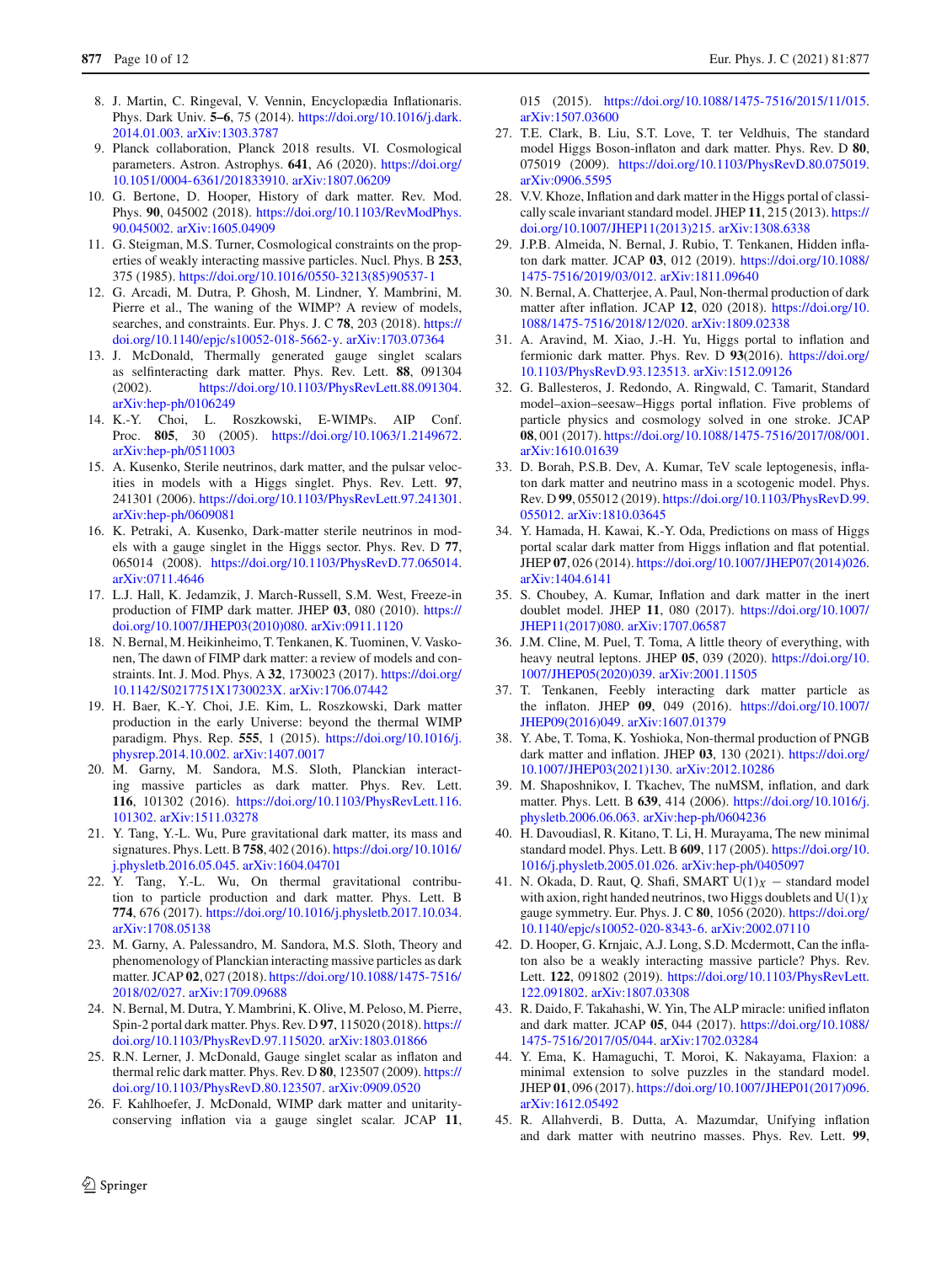261301 (2007). [https://doi.org/10.1103/PhysRevLett.99.261301.](https://doi.org/10.1103/PhysRevLett.99.261301) [arXiv:0708.3983](http://arxiv.org/abs/0708.3983)

- <span id="page-10-0"></span>46. R. Allahverdi, K. Enqvist, J. Garcia-Bellido, A. Mazumdar, Gauge invariant MSSM inflaton. Phys. Rev. Lett. **97**, 191304 (2006). [https://doi.org/10.1103/PhysRevLett.97.191304.](https://doi.org/10.1103/PhysRevLett.97.191304) [arXiv:hep-ph/0605035](http://arxiv.org/abs/hep-ph/0605035)
- <span id="page-10-1"></span>47. A. Bedroya, R. Brandenberger, M. Loverde, C. Vafa, Trans-Planckian censorship and inflationary cosmology. Phys. Rev. D **101**, 103502 (2020). [https://doi.org/10.1103/PhysRevD.101.](https://doi.org/10.1103/PhysRevD.101.103502) [103502.](https://doi.org/10.1103/PhysRevD.101.103502) [arXiv:1909.11106](http://arxiv.org/abs/1909.11106)
- <span id="page-10-2"></span>48. P. Agrawal, G. Obied, P.J. Steinhardt, C. Vafa, On the cosmological implications of the string swampland. Phys. Lett. B **784**, 271 (2018). [https://doi.org/10.1016/j.physletb.2018.07.040.](https://doi.org/10.1016/j.physletb.2018.07.040) [arXiv:1806.09718](http://arxiv.org/abs/1806.09718)
- <span id="page-10-3"></span>49. H.M. Hodges, G.R. Blumenthal, L.A. Kofman, J.R. Primack, Nonstandard primordial fluctuations from a polynomial inflaton potential. Nucl. Phys. B **335**, 197 (1990). [https://doi.org/10.1016/](https://doi.org/10.1016/0550-3213(90)90177-F) [0550-3213\(90\)90177-F](https://doi.org/10.1016/0550-3213(90)90177-F)
- 50. C. Destri, H.J. de Vega, N.G. Sanchez, MCMC analysis of WMAP3 and SDSS data points to broken symmetry inflaton potentials and provides a lower bound on the tensor to scalar ratio. Phys. Rev. D **77**, 043509 (2008). [https://doi.org/10.1103/](https://doi.org/10.1103/PhysRevD.77.043509) [PhysRevD.77.043509.](https://doi.org/10.1103/PhysRevD.77.043509) [arXiv:astro-ph/0703417](http://arxiv.org/abs/astro-ph/0703417)
- 51. K. Nakayama, F. Takahashi, T.T. Yanagida, Polynomial chaotic inflation in the Planck era. Phys. Lett. B **725**, 111 (2013). [https://](https://doi.org/10.1016/j.physletb.2013.06.050) [doi.org/10.1016/j.physletb.2013.06.050.](https://doi.org/10.1016/j.physletb.2013.06.050) [arXiv:1303.7315](http://arxiv.org/abs/1303.7315)
- 52. G. Aslanyan, L.C. Price, J. Adams, T. Bringmann, H.A. Clark, R. Easther et al., Ultracompact minihalos as probes of inflationary cosmology. Phys. Rev. Lett. **117**, 141102 (2016). [https://doi.org/](https://doi.org/10.1103/PhysRevLett.117.141102) [10.1103/PhysRevLett.117.141102.](https://doi.org/10.1103/PhysRevLett.117.141102) [arXiv:1512.04597](http://arxiv.org/abs/1512.04597)
- <span id="page-10-4"></span>53. N. Musoke, R. Easther, Expectations for inflationary observables: simple or natural? JCAP **12**, 032 (2017). [https://doi.org/10.1088/](https://doi.org/10.1088/1475-7516/2017/12/032) [1475-7516/2017/12/032.](https://doi.org/10.1088/1475-7516/2017/12/032) [arXiv:1709.01192](http://arxiv.org/abs/1709.01192)
- <span id="page-10-5"></span>54. M. Drees, Y. Xu, Small field polynomial inflation: reheating, radiative stability and lower bound. [arXiv:2104.03977](http://arxiv.org/abs/2104.03977)
- <span id="page-10-6"></span>55. J.B. Muñoz, E.D. Kovetz, A. Raccanelli, M. Kamionkowski, J. Silk, Towards a measurement of the spectral runnings. JCAP **05**, 032 (2017). [https://doi.org/10.1088/1475-7516/2017/05/032.](https://doi.org/10.1088/1475-7516/2017/05/032) [arXiv:1611.05883](http://arxiv.org/abs/1611.05883)
- <span id="page-10-7"></span>56. G.D. Coughlan, W. Fischler, E.W. Kolb, S. Raby, G.G. Ross, Cosmological problems for the Polonyi potential. Phys. Lett. B **131**, 59 (1983). [https://doi.org/10.1016/0370-2693\(83\)91091-2](https://doi.org/10.1016/0370-2693(83)91091-2)
- <span id="page-10-8"></span>57. S. Davidson, A. Ibarra, A lower bound on the right-handed neutrino mass from leptogenesis. Phys. Lett. B **535**, 25 (2002). [https://doi.org/10.1016/S0370-2693\(02\)01735-5.](https://doi.org/10.1016/S0370-2693(02)01735-5) [arXiv:hep-ph/0202239](http://arxiv.org/abs/hep-ph/0202239)
- <span id="page-10-9"></span>58. Y.G. Kim, K.Y. Lee, The minimal model of fermionic dark matter. Phys. Rev. D **75**, 115012 (2007). [https://doi.org/10.1103/](https://doi.org/10.1103/PhysRevD.75.115012) [PhysRevD.75.115012.](https://doi.org/10.1103/PhysRevD.75.115012) [\[arXiv:hep-ph/0611069\]](http://arxiv.org/abs/hep-ph/0611069)
- <span id="page-10-10"></span>59. Y.G. Kim, K.Y. Lee, S. Shin, Singlet fermionic dark matter. JHEP **05**, 100 (2008). [https://doi.org/10.1088/1126-6708/2008/05/100.](https://doi.org/10.1088/1126-6708/2008/05/100) [arXiv:0803.2932](http://arxiv.org/abs/0803.2932)
- 60. S. Baek, P. Ko, W.-I. Park, Search for the Higgs portal to a singlet fermionic dark matter at the LHC. JHEP **02**, 047 (2012). [https://](https://doi.org/10.1007/JHEP02(2012)047) [doi.org/10.1007/JHEP02\(2012\)047.](https://doi.org/10.1007/JHEP02(2012)047) [arXiv:1112.1847](http://arxiv.org/abs/1112.1847)
- <span id="page-10-11"></span>61. L. Lopez-Honorez, T. Schwetz, J. Zupan, Higgs portal, fermionic dark matter, and a Standard Model like Higgs at 125 GeV. Phys. Lett. B **716**, 179 (2012). [https://doi.org/10.1016/j.physletb.2012.](https://doi.org/10.1016/j.physletb.2012.07.017) [07.017.](https://doi.org/10.1016/j.physletb.2012.07.017) [arXiv:1203.2064](http://arxiv.org/abs/1203.2064)
- <span id="page-10-12"></span>62. S. Di Chiara, K. Kannike, L. Marzola, A. Racioppi, M. Raidal, C. Spethmann, Relaxion cosmology and the price of finetuning. Phys. Rev. D **93**, 103527 (2016). [https://doi.org/10.1103/](https://doi.org/10.1103/PhysRevD.93.103527) [PhysRevD.93.103527.](https://doi.org/10.1103/PhysRevD.93.103527) [arXiv:1511.02858](http://arxiv.org/abs/1511.02858)
- <span id="page-10-20"></span>63. M. Drees, F. Hajkarim, E.R. Schmitz, The effects of QCD equation of state on the relic density of WIMP dark matter. JCAP

**06**, 025 (2015). [https://doi.org/10.1088/1475-7516/2015/06/025.](https://doi.org/10.1088/1475-7516/2015/06/025) [arXiv:1503.03513](http://arxiv.org/abs/1503.03513)

- <span id="page-10-13"></span>64. L. Kofman, A.D. Linde, A.A. Starobinsky, Towards the theory of reheating after inflation. Phys. Rev. D **56**, 3258 (1997). [https://](https://doi.org/10.1103/PhysRevD.56.3258) [doi.org/10.1103/PhysRevD.56.3258.](https://doi.org/10.1103/PhysRevD.56.3258) [arXiv:hep-ph/9704452](http://arxiv.org/abs/hep-ph/9704452)
- <span id="page-10-14"></span>65. K.D. Lozanov, Lectures on reheating after inflation. [arXiv:1907.04402](http://arxiv.org/abs/1907.04402)
- <span id="page-10-15"></span>66. J.F. Dufaux, G.N. Felder, L. Kofman, M. Peloso, D. Podolsky, Preheating with trilinear interactions: tachyonic resonance. JCAP **07**, 006 (2006). [https://doi.org/10.1088/1475-7516/2006/07/006.](https://doi.org/10.1088/1475-7516/2006/07/006) [arXiv:hep-ph/0602144](http://arxiv.org/abs/hep-ph/0602144)
- <span id="page-10-16"></span>67. S. Sarkar, Big bang nucleosynthesis and physics beyond the standard model. Rep. Prog. Phys. **59**, 1493 (1996). [https://doi.org/10.](https://doi.org/10.1088/0034-4885/59/12/001) [1088/0034-4885/59/12/001.](https://doi.org/10.1088/0034-4885/59/12/001) [arXiv:hep-ph/9602260](http://arxiv.org/abs/hep-ph/9602260)
- 68. M. Kawasaki, K. Kohri, N. Sugiyama, MeV scale reheating temperature and thermalization of neutrino background. Phys. Rev. D **62**, 023506 (2000). [https://doi.org/10.1103/PhysRevD.62.](https://doi.org/10.1103/PhysRevD.62.023506) [023506.](https://doi.org/10.1103/PhysRevD.62.023506) [arXiv:astro-ph/0002127](http://arxiv.org/abs/astro-ph/0002127)
- 69. S. Hannestad, What is the lowest possible reheating temperature? Phys. Rev. D **70**, 043506 (2004). [https://doi.org/10.1103/](https://doi.org/10.1103/PhysRevD.70.043506) [PhysRevD.70.043506.](https://doi.org/10.1103/PhysRevD.70.043506) [arXiv:astro-ph/0403291](http://arxiv.org/abs/astro-ph/0403291)
- 70. F. De Bernardis, L. Pagano, A. Melchiorri, New constraints on the reheating temperature of the universe after WMAP-5. Astropart. Phys. **30**, 192 (2008). [https://doi.org/10.1016/j.astropartphys.](https://doi.org/10.1016/j.astropartphys.2008.09.005) [2008.09.005](https://doi.org/10.1016/j.astropartphys.2008.09.005)
- <span id="page-10-17"></span>71. P.F. de Salas, M. Lattanzi, G. Mangano, G. Miele, S. Pastor, O. Pisanti, Bounds on very low reheating scenarios after Planck. Phys. Rev. D **92**, 123534 (2015). [https://doi.org/10.1103/](https://doi.org/10.1103/PhysRevD.92.123534) [PhysRevD.92.123534.](https://doi.org/10.1103/PhysRevD.92.123534) [arXiv:1511.00672](http://arxiv.org/abs/1511.00672)
- <span id="page-10-18"></span>72. G.F. Giudice, E.W. Kolb, A. Riotto, Largest temperature of the radiation era and its cosmological implications. Phys. Rev. D **64**, 023508 (2001). [https://doi.org/10.1103/PhysRevD.64.](https://doi.org/10.1103/PhysRevD.64.023508) [023508.](https://doi.org/10.1103/PhysRevD.64.023508) [arXiv:hep-ph/0005123](http://arxiv.org/abs/hep-ph/0005123)
- <span id="page-10-19"></span>73. N. Bernal, F. Elahi, C. Maldonado, J. Unwin, Ultraviolet freeze-in and non-standard cosmologies. JCAP **11**, 026 (2019). [https://doi.](https://doi.org/10.1088/1475-7516/2019/11/026) [org/10.1088/1475-7516/2019/11/026.](https://doi.org/10.1088/1475-7516/2019/11/026) [arXiv:1909.07992](http://arxiv.org/abs/1909.07992)
- <span id="page-10-21"></span>74. Particle Data Group collaboration, Review of Particle Physics. PTEP **2020**, 083C01 (2020). [https://doi.org/10.1093/ptep/](https://doi.org/10.1093/ptep/ptaa104) [ptaa104](https://doi.org/10.1093/ptep/ptaa104)
- <span id="page-10-22"></span>75. Y. Mambrini, K.A. Olive, Gravitational production of dark matter during reheating. [arXiv:2102.06214](http://arxiv.org/abs/2102.06214)
- 76. N. Bernal, C.S. Fong, Dark matter and leptogenesis from gravitational production. [arXiv:2103.06896](http://arxiv.org/abs/2103.06896)
- <span id="page-10-23"></span>77. B. Barman, N. Bernal, Gravitational SIMPs. [arXiv:2104.10699](http://arxiv.org/abs/2104.10699)
- <span id="page-10-24"></span>78. M. Chianese, B. Fu, S.F. King, Impact of Higgs portal on gravity-mediated production of superheavy dark matter. JCAP **06**, 019 (2020). [https://doi.org/10.1088/1475-7516/2020/06/019.](https://doi.org/10.1088/1475-7516/2020/06/019) [arXiv:2003.07366](http://arxiv.org/abs/2003.07366)
- 79. M. Chianese, B. Fu, S.F. King, Interplay between neutrino and gravity portals for FIMP dark matter. JCAP **01**, 034 (2021). [https://](https://doi.org/10.1088/1475-7516/2021/01/034) [doi.org/10.1088/1475-7516/2021/01/034.](https://doi.org/10.1088/1475-7516/2021/01/034) [arXiv:2009.01847](http://arxiv.org/abs/2009.01847)
- 80. P. Gondolo, P. Sandick, B. Shams Es. Haghi, Effects of primordial black holes on dark matter models. Phys. Rev. D **102**, 095018 (2020). [https://doi.org/10.1103/PhysRevD.102.095018.](https://doi.org/10.1103/PhysRevD.102.095018) [arXiv:2009.02424](http://arxiv.org/abs/2009.02424)
- 81. N. Bernal, Ó. Zapata, Dark matter in the time of primordial black holes. JCAP **03**, 015 (2021). [https://doi.org/10.1088/1475-7516/](https://doi.org/10.1088/1475-7516/2021/03/015) [2021/03/015.](https://doi.org/10.1088/1475-7516/2021/03/015) [arXiv:2011.12306](http://arxiv.org/abs/2011.12306)
- <span id="page-10-25"></span>82. N. Bernal, Gravitational dark matter and primordial black holes, in *Beyond Standard Model: From Theory to Experiment*, 5 (2021). [arXiv:2105.04372](http://arxiv.org/abs/2105.04372)
- <span id="page-10-26"></span>83. H.M. Lee, M. Park, V. Sanz, Gravity-mediated (or composite) dark matter. Eur. Phys. J. C **74**, 2715 (2014). [https://doi.org/10.](https://doi.org/10.1140/epjc/s10052-014-2715-8) [1140/epjc/s10052-014-2715-8.](https://doi.org/10.1140/epjc/s10052-014-2715-8) [arXiv:1306.4107](http://arxiv.org/abs/1306.4107)
- 84. T.D. Rueter, T.G. Rizzo, J.L. Hewett, Gravity-mediated dark matter annihilation in the Randall–Sundrum model.